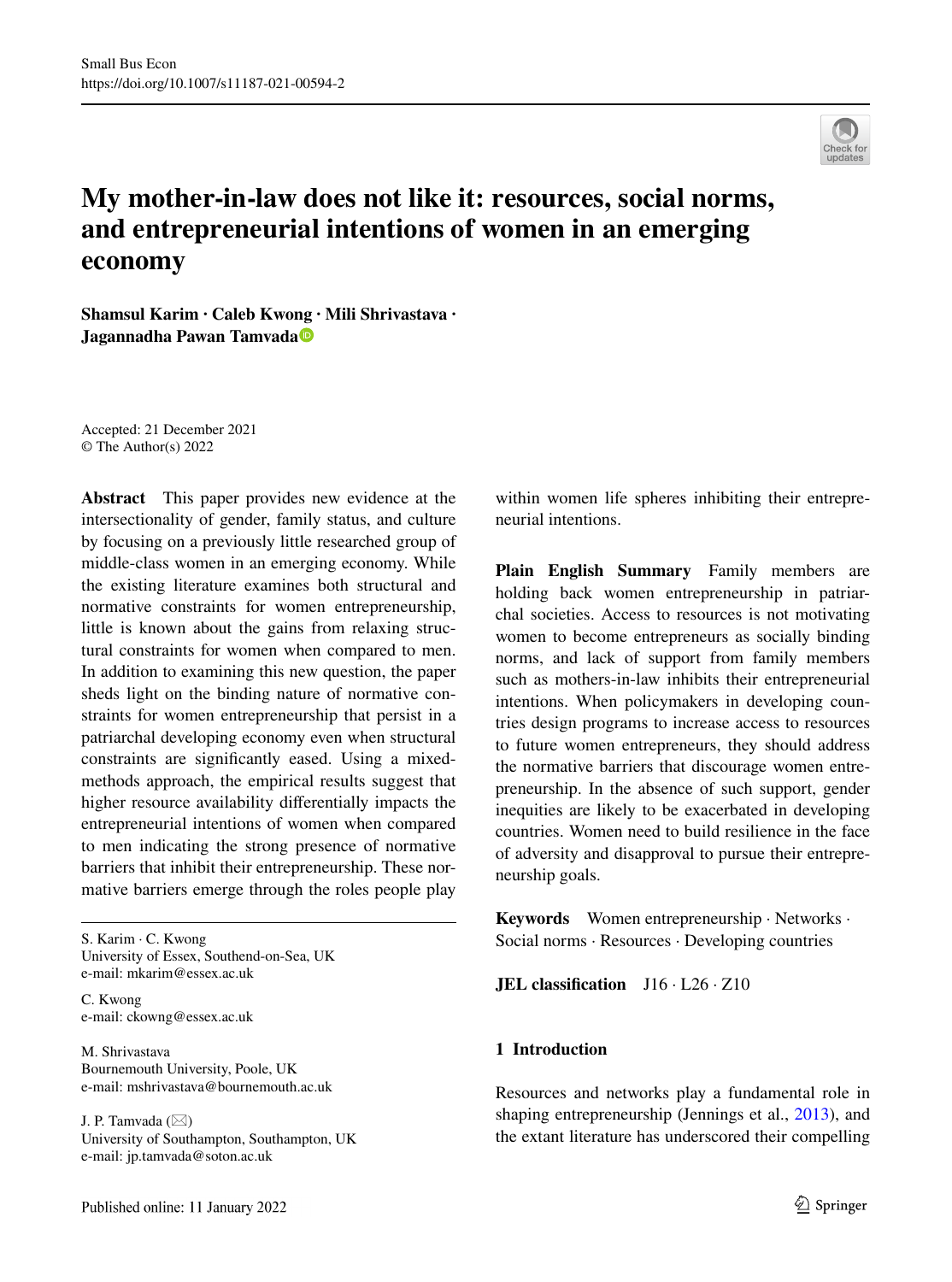role in enabling women entrepreneurship (Carter et al., [2001;](#page-20-0) De Bruin et al., [2007](#page-20-1)). The functionalist tradition assumes that women face disproportionate structural challenges in their resource mobilization efforts that severely limits their entrepreneurship prospects (Brush, [1992](#page-19-0), [2006](#page-19-1); Carter & Rosa, [1998](#page-20-2); Lindvert et al., [2017;](#page-21-1) Welter et al., [2006\)](#page-22-0). This has led to calls for additional enterprise support for women by boosting the availability of social and fnancial capital for supporting their entrepreneurial intention and behaviour (Calas et al., [2009](#page-19-2); Leitch et al., [2018](#page-21-2); Lindvert et al., [2017](#page-21-1); Marlow & Patton, [2005\)](#page-21-3).

Nevertheless, 'the-more-the-merrier' approach towards resources and enterprise support implementation is at odds with the increasingly contextualized nature of entrepreneurship (Grant & Perren, [2002](#page-20-3)). With male-dominated norms continuing to pose signifcant barriers for women at workplaces (Ford et al., [2020\)](#page-20-4) and social norms having a negative impact on women's participation in the labour market (Naldini et al., [2016\)](#page-21-4), the increasingly popular normative view considers entrepreneurship to be closely intertwined with issues related to gender, context, and institutions (Ahl & Marlow, [2012;](#page-19-3) Berg, [1997](#page-19-4); Brush et al., [2009](#page-19-5); Henry et al., [2016;](#page-20-5) Marlow & Martinez Dy, [2018](#page-21-5); Meliou & Edwards, [2018](#page-21-6)).

In this context, little is known about the relative importance of structural versus normative constraints for women entrepreneurship in emerging economies. This paper examines if the intention to start a business develops equally for women and men when structural constraints related to fnancial accessibility and networks are absent. If it is not so, normative constraints inhibit women entrepreneurship, and addressing structural barriers alone may not be sufficient in encouraging women entrepreneurship.

For examining this, the study adopts a mixedmethods approach using data from Bangladesh, a country that is traditionally patriarchal. Using quantitative techniques on a database of 1780 respondents, we frst estimate the impact of relaxing structural constraints for the entrepreneurial intentions of women. This quantitative analysis confrms that gains from easing structural constraints are signifcantly less for women when compared to men suggesting that normative barriers inhibit their entrepreneurship. Following this, in the second part of the analysis, we use qualitative analysis of interviews and focus-group responses amongst a selected group of middle-class

women who report no structural constraints to examine the role of normative constraints for the entrepreneurial intentions of women. The novel insights emerging from the analysis suggest that normative pressures reinforced by close family members such as one's mother-in-law signifcantly inhibit the entrepreneurial intentions of women even when structural constraints are negligible.

The paper makes fundamental contributions to the current debates on women entrepreneurship by examining the role of context for the entrepreneurial intentions of women when compared to men. The empirical results presented here demonstrate that women experience signifcantly lower gains than men when structural constraints are alleviated in some contexts. Furthermore, by examining the relative importance of normative constraints, the paper offers novel perspectives on women entrepreneurship in a patriarchal emerging economy context.

The remainder of the paper is structured as fol-lows: Section [2](#page-1-0) reviews the literature on the role of structural and normative challenges in an emerging country context in shaping the entrepreneurial intentions of women. Section [3](#page-4-0) presents the methodology and discusses the database. Section [4.1](#page-5-0)  presents the empirical results. Section [4.2](#page-10-0) discusses the limitations of the quantitative results and provides an in-depth qualitative analysis of the barriers facing women in an emerging country. Section [5](#page-15-0) presents the discussion and conclusion.

# <span id="page-1-0"></span>**2 Theoretical background**

2.1 Entrepreneurial intentions at the intersectionality of gender, family status, and culture: the structural approach

An emerging body of scholarship has called for the widening of gender studies to go beyond the mere use of gender as a sorting device to take up an intersectional approach that enables diversity to exist between diferent female groups (Marlow & Martinez Dy, [2018\)](#page-21-5). Increasingly, scholars view gender as a complex, multifaceted social construct that is created and developed through repeated interaction and enactment between individuals (West & Zimmerman, [1987\)](#page-22-1). Thus, the associated meaning of gender varies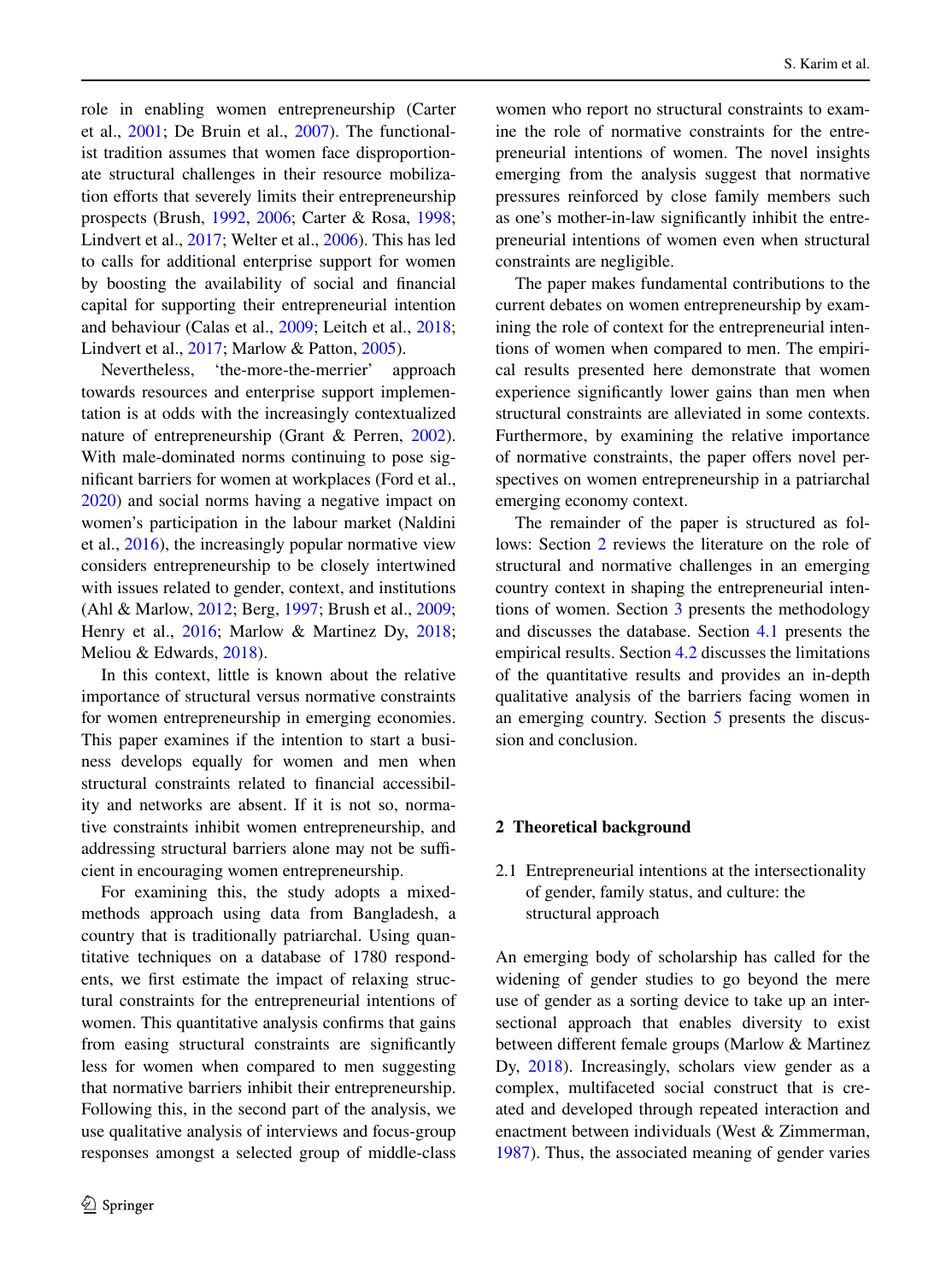depending on the cultural context, family background, and professional qualifcations of a woman.

Prior studies fnd evidence that structural barriers inhibit women's entrepreneurial intentions (Braches & Elliott,  $2017$ ; Henry et al.,  $2016$ ; Marlow & Patton, [2005](#page-21-3)). Grounded in the resource-based view, the functionalists hold a uniform assumption on the impact of resource availability for entrepreneurial intentions and prospects. According to this view, the heterogeneity of resource possession plays a major role in the development of entrepreneurial intention and the eventual take-up of entrepreneurship (Alvarez & Busenitz, [2001;](#page-19-7) Barnett et al., [1994](#page-19-8); Barney, [1991](#page-19-9); Dierickx & Cool, [1989](#page-20-6); Gulati, [1999;](#page-20-7) Hoang & Antoncic, [2003;](#page-21-7) Wright et al., [2012\)](#page-22-2). The lower level of the entrepreneurial intentions of women is usually attributed to the structural inequalities between genders—that women have historically struggled to obtain resources and thus have needed to fnd support from diferent channels (Marlow & Patton, [2005](#page-21-3)).

Such support includes networking events with entrepreneurs and venture capitalists (Ekinsmyth, [2011\)](#page-20-8) and training in fnancial literacy (Field et al., [2010\)](#page-20-9) offered by national, international, and voluntary organizations (Carter & Jones-Evans, [2009](#page-20-10)), and structured mentoring schemes wherein males are partnered with females (Petridou, [2009](#page-22-3)). Enterprise support schemes are expected to provide women valuable insights into male working practices as well as access to resources (Godwin et al., [2006\)](#page-20-11). These schemes assume that women can be placed on a level footing with men by equalizing resource availability between genders. The provision of fnancial and social capital is of increasing interest in scholarship in developing countries (Nichter & Goldmark, [2009\)](#page-21-8) as entrepreneurial individuals rely on these resources in the absence of well-developed formal institutions (Harrison et al., [2018;](#page-20-12) Mair & Marti, [2009\)](#page-21-9). Here, we focus specifcally on fnancial accessibility and networks to examine if they enable women in a developing country context to develop entrepreneurial intentions.

#### *2.1.1 Access to external fnance*

It is widely accepted that access to fnance infuences all stages of the business start-up process (Atherton, [2009;](#page-19-10) Cassar, [2004](#page-19-11)). While such access depends on the experience of an entrepreneur along with the legitimacy and the nature of oferings of a business firm (Le et al.,  $2006$ ; Nofsinger & Wang,  $2011$ ), the perception of its availability also infuences entrepreneurial intentions (Kwong et al., [2012](#page-21-11); Robertson et al., [2003](#page-22-5)). In particular, the absence of external fnance is found to discourage entrepreneurial endeavours (Cassar, [2004](#page-19-11); Xiang et al., [2015\)](#page-22-6).

Women face more obstacles in getting external fnance in general as a result of gender stereotyping (Jayawarna et al., [2012](#page-21-12); Marlow & Patton, [2005\)](#page-21-3). For instance, Fay and Williams [\(1991](#page-20-13)) suggest that approvals for start-up loans for women are signifcantly lower than for their male counterparts. Women face signifcantly more obstacles in getting external fnance, and this infuences their entrepreneurial activity negatively (Roper & Scott, [2009\)](#page-22-7). In developed countries, alternative external fnancial sources support women to start businesses (Hermes & Lensink, [2007;](#page-20-14) Khandker, [2005](#page-21-13); Khavul, [2010](#page-21-14)) creating entrepreneurial ecosystems where women have greater opportunities to obtain start-up fnance (Khavul, [2010\)](#page-21-14). As a consequence, the functionalist view suggests that these women who do not report any problem in accessing fnance are more likely to develop entrepreneurial intentions. We re-visit this scholarship by examining if relaxing fnancial constraints diferentially impacts the entrepreneurial intentions of women when compared to men in a developing country context. In particular, relaxing fnancial constraints may not necessarily improve the entrepreneurial intentions of women in patriarchal societies, as strong normative barriers may inhibit their entrepreneurship. Thus, we hypothesise the following:

Hypothesis 1: Relaxing fnancial constraints differentially impacts the entrepreneurial intentions of women when compared to men. In particular, women are less likely to have increased entrepreneurial intentions in comparison to men when fnancial constraints are relaxed.

## *2.1.2 Networks*

Networks infuence the entrepreneurial process (Jack et al.,  $2010$ ; Yu et al.,  $2014$ ) by providing access to essential resources to start a business (Adler & Kwon, [2002](#page-18-0); Lockett et al., [2013;](#page-21-16) Xiao & Fan, [2014](#page-22-9)). They can positively influence self-efficacy and entrepreneurial intentions (Bacq et al., [2017](#page-19-12)) that may in turn infuence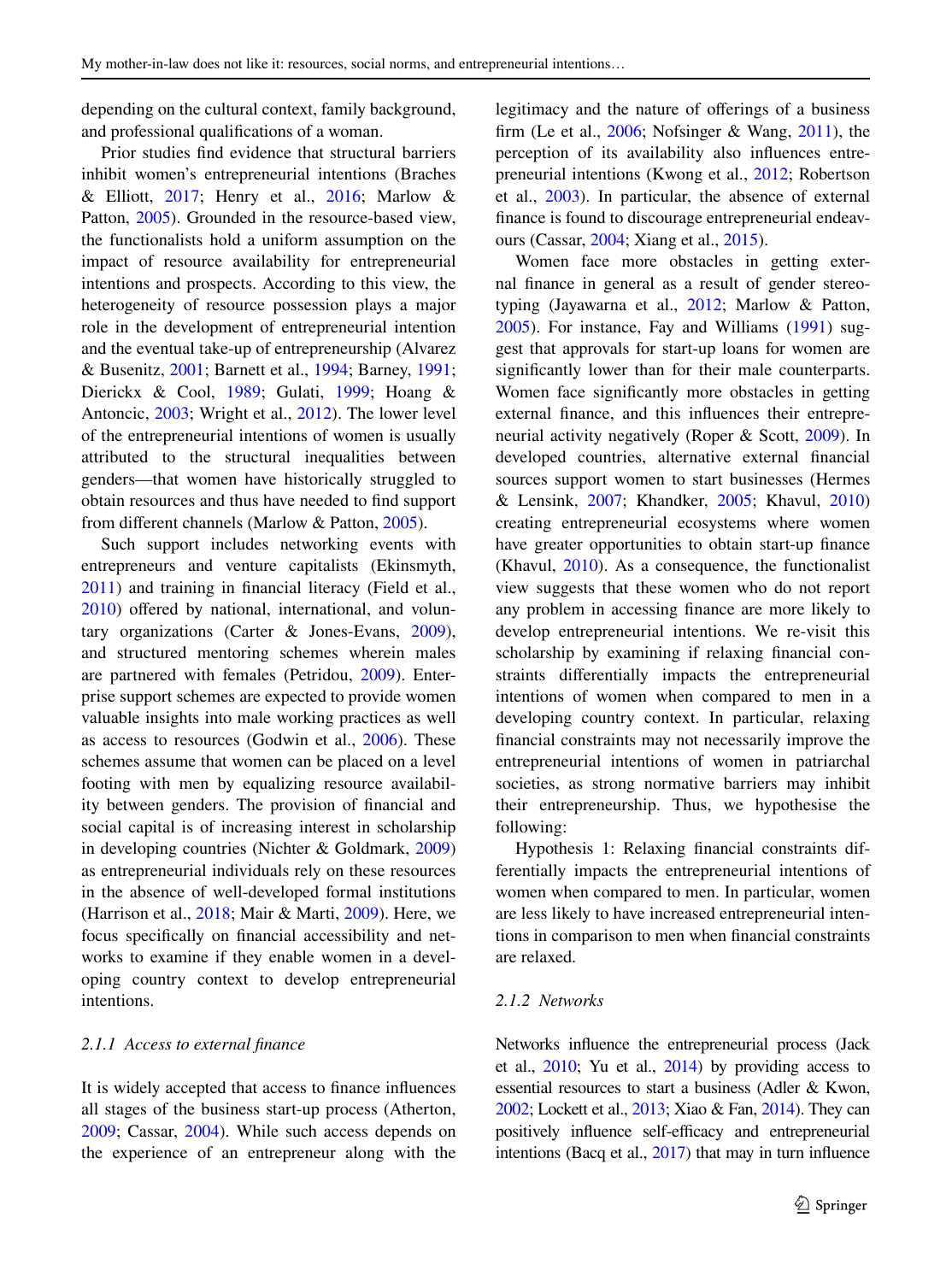entrepreneurial choice and success (Prieto et al., [2010](#page-22-10); Semrau & Werner, [2014](#page-22-11)). The literature on networks is similar to the literature on access to fnance in that they both acknowledge the presence of structural barriers. However, there is no conclusive evidence of networks being sufficient for enabling women to develop entrepreneurial intentions. In this context, 'inferior' quality networks—those that are homogeneous, familyand friend-orientated, or less growth-driven—have an impact on their entrepreneurial outcomes (McGregor & Tweed, [2002;](#page-21-17) Renzulli et al., [2000](#page-22-12)). However, as in the case of fnancial constraints, it is not clear if well-networked women develop similar levels of entrepreneurial intentions as men, particularly in an emerging economy setting. We extend this growing body of scholarship by examining if increased access to networks diferentially impacts the entrepreneurial intentions of women when compared to men. Improved access to networks may not necessarily improve the entrepreneurial intentions of women in patriarchal societies, as the benefts of such access may not be realised if normative barriers within the family have inhibited women entrepreneurship in the past. Thus, we hypothesise the following:

Hypothesis 2: Improving access to networks differentially impacts the entrepreneurial intentions of women when compared to men. In particular, women are less likely to have increased entrepreneurial intentions in comparison to men when access to networks is improved.

# *2.1.3 Household income*

The connection between household income and entrepreneurship has been long established (Caputo & Dolinsky, [1998;](#page-19-13) Millán et al., [2012](#page-21-18); Nikolaev & Wood, [2018](#page-21-19); Smith, [2005\)](#page-22-13). Extent studies suggest that individual household income can make a diference in their decision to be involved in entrepreneurship based on their ethnicity (Brynin et al., [2019](#page-19-14); Smith, [2005](#page-22-13)). In a conservative developing country context, household income can be a signifcant determinant in shaping the entrepreneurial intentions of women.

In a patriarchal developing country context, men dominate the society and control household fnance (Akhter & Cheng, [2020\)](#page-19-15). In such cases, women have less fnancial freedom and have limited power to spend money. However, if household income is not sufficient to maintain the family, women may

be allowed to start a business for additional household income. Unlike in developed countries, where household income has a signifcant positive infuence on entrepreneurial decision and happiness (Bruce, [1999;](#page-19-16) Zhao et al., [2020](#page-22-14)), in a conservative developing country, low household income might encourage women to choose entrepreneurship to support the family. Thus, in the context of low family earnings, women might experience fewer normative barriers because of necessity-related reasons, and are likely to have increased entrepreneurial intentions. Otherwise, the normative barriers prevalent in a patriarchal society are likely to inhibit entrepreneurial intentions of women. Hence, we hypothesise the following:

Hypothesis 3: Increase in household income differentially impacts the entrepreneurial intentions of women when compared to men. In particular, women are less likely to have increased entrepreneurial intentions in comparison to men when household income increases.

The conceptual framework outlining the hypotheses is provided in Fig. [1.](#page-4-1) The fgure shows that in an emerging country context, access to fnance, network, and household income signifcantly infuences entrepreneurial intentions. However, these infuences are diferent for women when compared to men.

### 2.2 Beyond structural barriers: the normative view

The normative perspective explains the fundamental non-structural reasons behind the inability of women to develop entrepreneurial intentions (Krueger et al., [2000\)](#page-21-20). The underlying assumption here is that others' expectations and desires shape self-understanding while encouraging compliance with these expectations (Shapero & Sokol, [1982](#page-22-15)). Feminist interaction theories of status expectation and symbolic interaction suggest that women develop diferent selfexpectations regarding their ability to start a business because they are exposed to diferent institutional and contextual infuences than men (Bird, [1989;](#page-19-17) Weick, [1995\)](#page-22-16). These theories suggest that women's understanding of entrepreneurship is socially constructed (Blumer, [1986\)](#page-19-18). Their interaction with others results in socialization that leads to common expectations (McPhail & Rexroat, [1979\)](#page-21-21). Such socialization takes place through both direct and indirect interaction. Direct interaction arises by talking to each other (West & Zimmerman, [1987\)](#page-22-1). Indirect interaction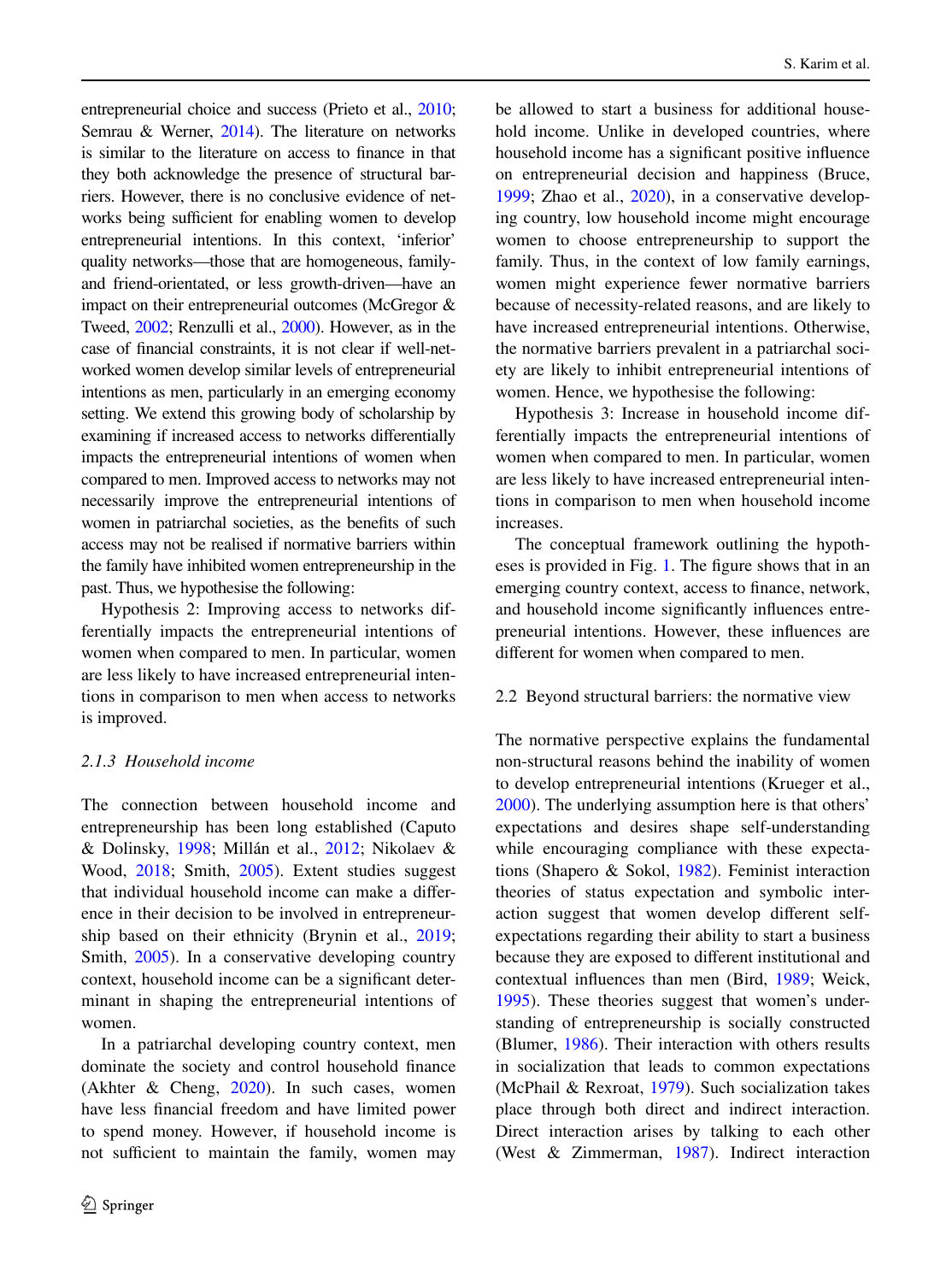<span id="page-4-1"></span>



occurs through implicit mechanisms, such as tacit signalling and other mediums (Blumer, [1980;](#page-19-19) Engeström & Middleton, [1998\)](#page-20-15). As interaction involves both receptivity and expression, unresolved discrepancies between the communicators result in confict (Gutek et al., [1991\)](#page-20-16). Such interactions become particularly complex when they are embedded within a wider power discourse (Kibria, [1990\)](#page-21-22). Within the context of working women, a fne balance is often established between work and family through an intricate connection of norms, expectations, and power relationships between multiple and interdependent actors (Duxbury et al., [1994](#page-20-17); Gutek et al., [1991](#page-20-16)). Female participation in entrepreneurship can challenge the established power structures within a family, unsettling the previously established distribution of responsibilities and activities. Any small move can generate multiple changes in the power structures of the household.

Studies have previously explored the power struggle faced by women, which impedes their ability to start up (Bruni et al.,  $2004$ ; Marlow & McAdam, [2013\)](#page-21-23). The theory of power ritual suggests that powerholders can often repress subordinates through various mechanisms (Goss et al., [2011](#page-20-18)). The struggle that women face for participating in entrepreneurship is often described as a continuous battle (Heilman & Chen, [2003;](#page-20-19) Koutsou et al., [2003;](#page-21-24) Ragins & Winkel, [2011](#page-22-17)). Multiple normative battlefields, including social and emotional (Ragins & Winkel,  $2011$ ), discursive (Leffler,  $2009$ ), and those revolving around expectations of (in) ability or (in) competence (Heilman & Chen, [2003](#page-20-19)), characterize women's entrepreneurial endeavours with interactions resulting in multiple battles. These battles are most likely to be lost when they are most prone to disrupt the core of the power structure or when the rejection comes directly from signifcant power wielders within their social context. Nevertheless, women can propose compensatory or counter rituals, but these can disrupt other parts of the status quo, which may be preferred by women (Goss et al., [2011\)](#page-20-18). What is unclear in the literature is the role of these normative barriers when structural barriers are absent. We make a novel contribution to the entrepreneurship literature by examining the role of such normative pressures in shaping entrepreneurial intentions of relatively more educated, well-to-do women who are not limited by signifcant structural constraints in an emerging economy context.

## <span id="page-4-0"></span>**3 Methods**

We use a mixed-method approach for examining the functionalist hypotheses and the normative barriers to women's entrepreneurial intentions in the Bangladeshi context.

#### 3.1 Quantitative methods for functionalist analysis

# *3.1.1 Sampling and data collection*

The quantitative data were collected from 2000 respondents through an extensive random feld survey in all seven administrative divisions of Bangladesh in 2011. Respondents were selected randomly from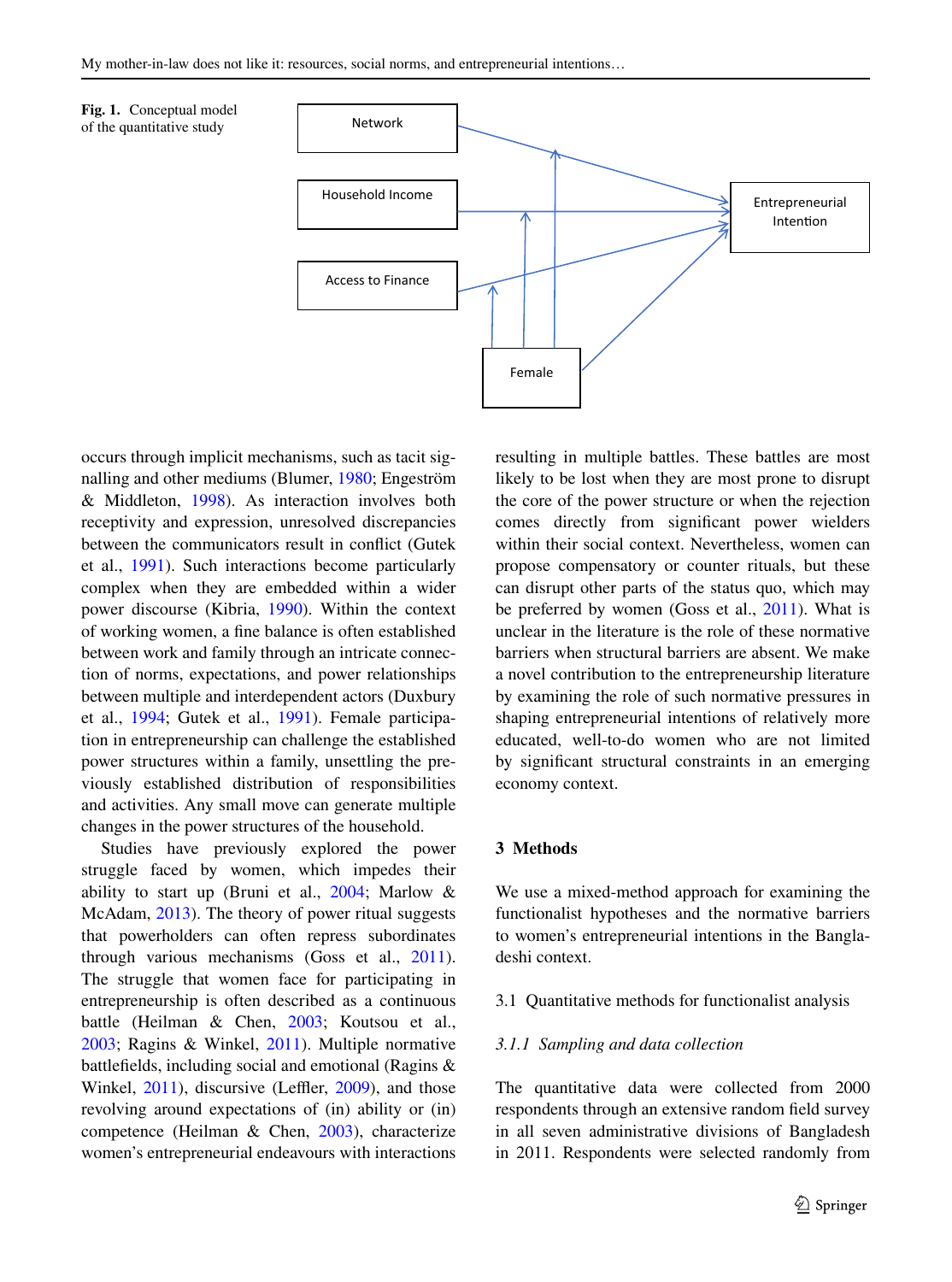both urban and rural areas of the divisions, maintaining the population percentage as per the Bangladesh population census 2001 with the help of electoral rolls pertaining to the sample municipal wards/villages throughout Bangladesh. The raw sample of 2000 was distributed across seven divisions. These divisions and the sample sizes are as follows: Dhaka: 653; Chittagong: 361; Rajshahi: 273; Rangpur: 220; Khulna: 248; Barisal: 126; and Sylhet: 129. Half of the respondents are women. For the empirical analysis, we only consider the 1780 respondents who are not entrepreneurs.

# *3.1.2 Dependent and independent measures*

A summary of the variables used in this study is given in Table [1.](#page-6-0) The dependent variable is Entrepreneurial Intention, where we asked the respondents how likely it was that they would like to start a business within the next two years, with a 7-point Likert scale (7=most likely, 1=least likely). We have three independent variables: access to external fnance, networks, and household income (as a proxy to family status). As we are interested in examining whether the efect of our independent variables will be uniform as the functionalists suggested, we examined the moderating efect of being female (1=female) on these variables in entrepreneurial intention. For Household Income, respondents were asked to record the income of all members of the family in one of the seven categories. To measure their network, we asked respondents to state, on a 7-point Likert scale, the extent to which their friends, family members, and other people are known to them could help them start a business (7=most likely, 1=least likely). We found statistically signifcant differences between female and male responses to this (3.81 as opposed to 4.45). To measure the perceived access to external fnance, we asked respondents to state, on a 7-point Likert scale, the extent to which they would be able to collect funds to start a business from sources other than from their family (or other personal sources), if necessary. There are signifcant diferences between female and male responses (4.08 compared to 4.83). Finally, for control variables, age, education, household size, parents' entrepreneurial background, perceived skill, attitude towards selfemployment, opportunity recognition, fear of failure, and social status are included in the estimations. Here, *age* is the exact age of the respondents.

# 3.2 Qualitative methods for normative analysis

In the qualitative part of the study, we conducted indepth interviews with 18 women. A key part of the research strategy is that they did not report notable problems in accessing fnance and networks but nevertheless have considerable reservations in terms of whether they can start a business in the immediate future (within two years). As far as we are aware, such a female sub-group has rarely been looked at, as the focus of most studies is on the poor, who face signifcant daily-life struggles and are driven by the necessity to fnd ways to bring income to the family.

For analyzing these interviews, we use a qualitative social network analysis approach (Heath et al., [2009\)](#page-20-20). At frst, the interviewees are asked about their views on entrepreneurship and their perceptions of the functional and normative obstacles to entrepreneurship. Following this, they refect on how their middleclass upbringing has positively or negatively impacted their entrepreneurial intentions. Then they defne the egocentric network, specifcally highlighting the key actors who may potentially contribute to their entrepreneurial endeavours and attributing the sources of the perceived functional and normative obstacles in relation to these actors. Finally, the interviewees are asked about the role of each of these actors in afecting their entrepreneurial intentions and prospects.

# **4 Results**

# <span id="page-5-0"></span>4.1 Empirical results for the functionalist view

Table [2](#page-8-0) presents the regression results<sup>[1](#page-5-1)</sup> to estimate the impact of structural constraints on entrepreneurial intentions. In Model 1, the baseline specifcation with the control variables suggests that skills, opportunity recognition, parents' entrepreneurial background, age, and household size have a signifcantly positive

<span id="page-5-1"></span><sup>&</sup>lt;sup>1</sup> We used ordered logit model as the entrepreneurial intention is measured here on an ordinal Likert scale variable. To test the existence of multicollinearity, we used the variable infation factor (VIF). Any value of VIF above 10 indicates the possibility of the existence of multicollinearity. Since the value of VIF is less than 4, there is no possibility of multicollinearity. A tolerance value of more than .1 also indicates that there is no multicollinearity.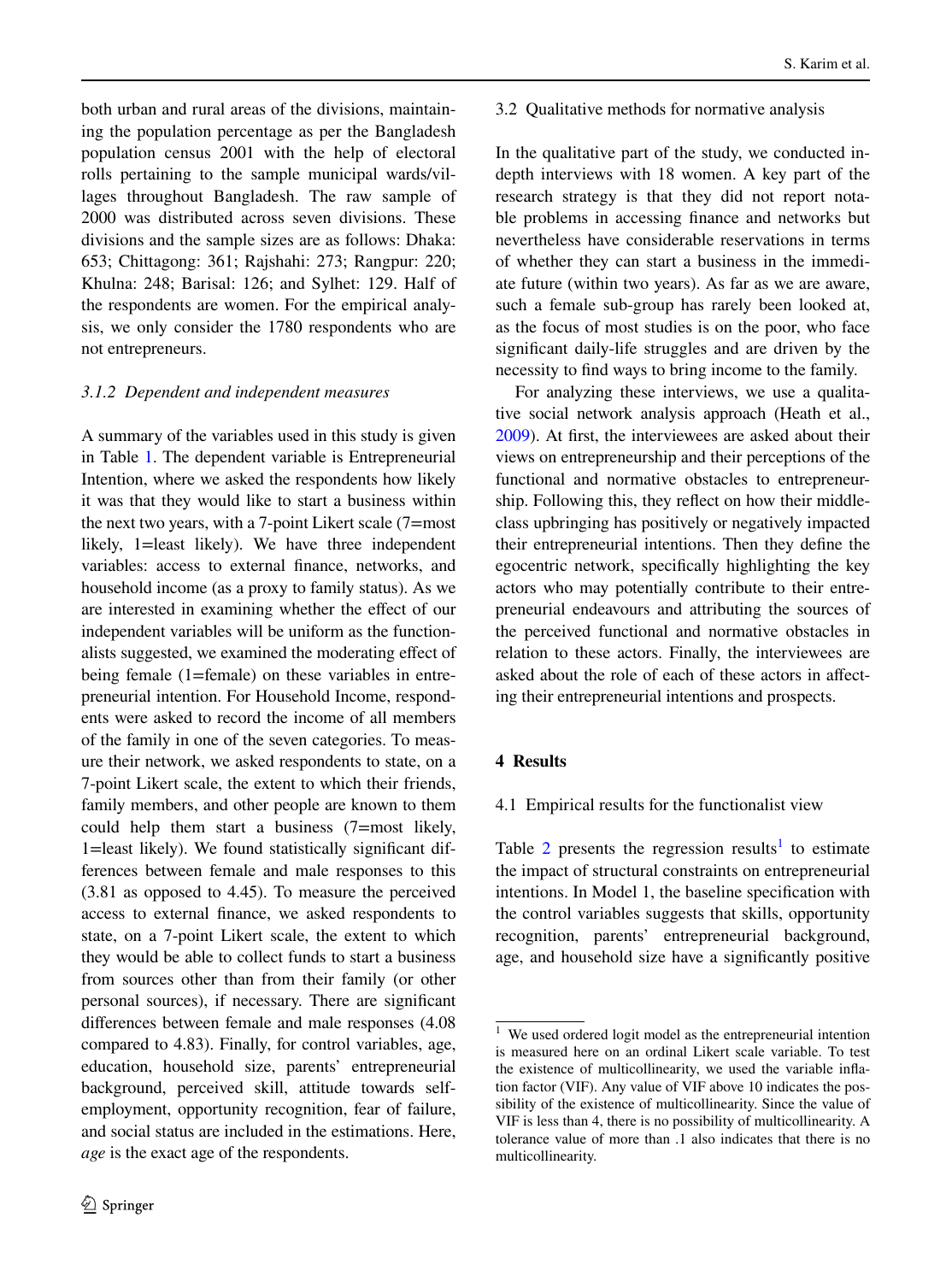<span id="page-6-0"></span>

| <b>Table 1</b> Descriptive statistics for the quantitative study |  |
|------------------------------------------------------------------|--|
|------------------------------------------------------------------|--|

|    | Sl no. Variable name      | Definition                                                                                                                                                                                                                                                                                                                                                                                                                                                                                                                     | Variable type Mean SD |      |      |
|----|---------------------------|--------------------------------------------------------------------------------------------------------------------------------------------------------------------------------------------------------------------------------------------------------------------------------------------------------------------------------------------------------------------------------------------------------------------------------------------------------------------------------------------------------------------------------|-----------------------|------|------|
| 1  | Entrepreneurial intention | 7-point Likert Scale variable, where 1 = strongly disagree,<br>and $7 =$ strongly agree. The variable captures the following<br>statement: I would like to start a business by the next 2<br>years                                                                                                                                                                                                                                                                                                                             | Dependent             | 2.9  | 1.9  |
| 2  | Age                       | Age of the respondents                                                                                                                                                                                                                                                                                                                                                                                                                                                                                                         | Control               | 36.2 | 13.1 |
| 3  | Education                 | If the respondent passed secondary school examination and<br>$above = 1$ and if the respondent education is below the<br>secondary school degree=0                                                                                                                                                                                                                                                                                                                                                                             | Control               | 0.3  | 0.4  |
| 4  | Household size            | All family members in the household                                                                                                                                                                                                                                                                                                                                                                                                                                                                                            | Control               | 5.0  | 2.1  |
| 5  | Parents entp background   | Either of the parents is self-employed $=1$ and otherwise $=0$                                                                                                                                                                                                                                                                                                                                                                                                                                                                 | Control               | 0.4  | 0.5  |
| 6  | Perceive skill            | 7-point Likert Scale variable, where 1 = strongly disagree,<br>and $7$ = strongly agree. The variable captures the following<br>statement: I have sufficient knowledge and skill in starting<br>and running a business                                                                                                                                                                                                                                                                                                         | Control               | 4.3  | 2.2  |
| 7  |                           | Attitude towards self-employment 7-point Likert Scale variable, where 1= strongly disagree,<br>and $7$ = strongly agree. The variable captures the following<br>statement: self-employment is better than working for<br>others                                                                                                                                                                                                                                                                                                | Control               | 5.6  | 1.6  |
| 8  | Opportunity recognition   | 7-point Likert Scale variable, where 1 = strongly disagree,<br>and $7$ = strongly agree. The variable captures the following<br>statement: I have some very good business ideas which<br>would be implementable and profitable.                                                                                                                                                                                                                                                                                                | Control               | 4.3  | 1.9  |
| 9  | Social status             | 7-point Likert Scale variable, where 1 = strongly disagree,<br>and $7$ = strongly agree. The variable captures the following<br>statement: Self-employment gives better social status than<br>worker for others.                                                                                                                                                                                                                                                                                                               | Control               | 5.4  | 1.7  |
| 10 | Fear of failure           | Dummy variable indicating the tendency of risk aversion.<br>Respondent agreeing to the statement that fear of failure<br>would prevent them from starting a new business is<br>recorded 1, otherwise recorded as 0.                                                                                                                                                                                                                                                                                                            | Control               | 0.6  | 0.5  |
| 11 | Female                    | Women= $1$ and men= $0$                                                                                                                                                                                                                                                                                                                                                                                                                                                                                                        | Moderator             | 0.5  | 0.5  |
| 12 | Network                   | 7-point Likert Scale variable, where 1 = strongly disagree,<br>and 7= strongly agree. The variable captures the following<br>statement: my friends, family members, or the people<br>known to me can help me to start a business.                                                                                                                                                                                                                                                                                              | Independent           | 4.0  | 1.8  |
| 13 | Household income          | Categorical variable indicating the total income level of the<br>household by all members in the household. The catego-<br>ries are:<br>$1 =$ income up to BD Taka 10,000<br>2= taka 10,001-20,000<br>$3 = \text{taka } 20,000 + (\text{taka above } 20,000)$<br>Bangladesh Currency Taka 74.75=US\$1 on July 31, 2011<br>(source: Bangladesh Bank, Central Bank of Bangladesh)                                                                                                                                                | Independent           | 1.4  | 0.7  |
| 14 | Access to finance         | A construct of 2 items—first item measures the availability<br>of internal finance and the $2nd$ item measures access to the<br>external finance based on a 7-point Likert Scale, where 1=<br>strongly disagree, and $7 =$ strongly agree. The access to the<br>external item captures the following statement: the extent<br>to which you would be able to collect funds other than<br>from your personal and family sources if necessary to start<br>a business (these include all formal and informal external<br>sources). | Independent           | 3.8  | 1.6  |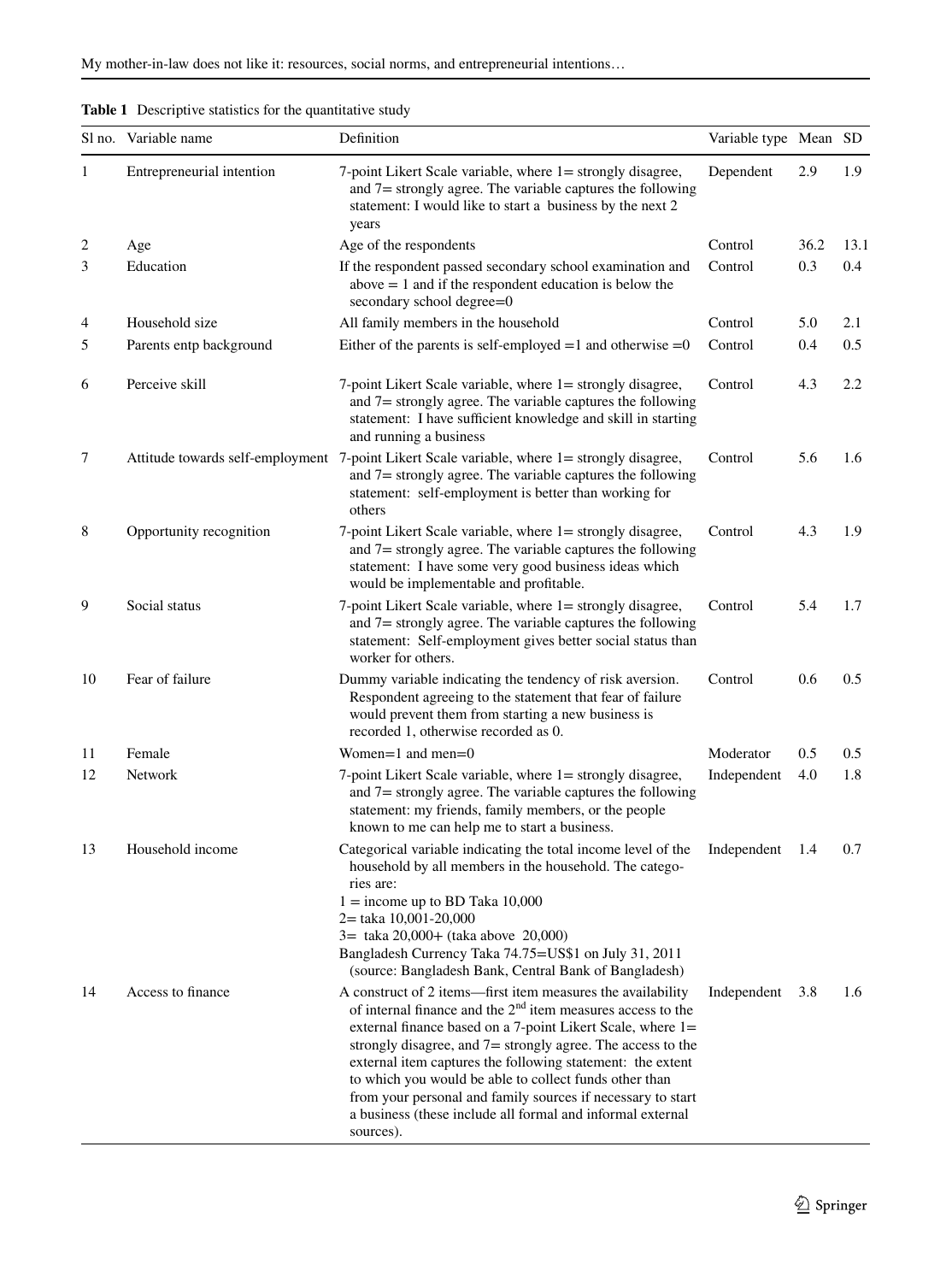**Table 1** (continued)

| Sl no. Variable name                  | <b>Definition</b>                               | Variable type Mean SD |  |
|---------------------------------------|-------------------------------------------------|-----------------------|--|
| Factor analysis for access to finance |                                                 |                       |  |
|                                       | Items                                           |                       |  |
|                                       | Access to internal finance                      | .68                   |  |
|                                       | Access to external finance                      | .68                   |  |
|                                       | Cronbach's alpha                                | .73                   |  |
|                                       | Extraction method: principal component analysis |                       |  |

infuence on entrepreneurial intention while the infuence of fear of failure is negative and signifcant. Attitude towards self-employment, education, and social status are insignifcant. Education and social status have negative signs, suggesting that individuals highly endowed in this might either have better opportunities in employment or simply no need to start up a business themselves.

Model 2 introduces gender along with the independent variables. Being a female is found to have a significantly negative  $(p<0.01)$  influence on entrepreneurial intention. It also shows that access to fnance, networks, and household wealth has a signifcantly positive infuence on entrepreneurial intention. These are consistent with our expectations. The control variables mentioned above remain largely unchanged.

Models 3–5 introduce the interaction terms of gender with access to fnance, networks, and household income separately. Because of the introduction of the interaction terms, the main efects on all of the variables diminished as expected. The interaction term between gender and fnance, networks, and household income variables are all signifcantly negative. As the entrepreneurial intention is positively correlated with the perception of fnancial availability, the negative interaction term suggests that there is an additional negative impact of being a female. This implies that the efect of fnance on encouraging entrepreneurial intention is smaller for women than for their male counterparts. Therefore, women with access to fnance do not necessarily develop entrepreneurial intention as much as their male counterparts. Similarly, the negative interaction effect between gender and networks suggests that although networks positively impact the development of entrepreneurial intention, women's entrepreneurial intentions do not beneft as much as

men's from access to networks. Finally, the results suggest that females from households with more income do not develop entrepreneurial intentions as much as their male counterparts. These striking results support the core conjecture that relaxing structural constraints have a diferential and lower impact on the entrepreneurial intentions of women when compared to men.

Figures [2](#page-9-0), [3](#page-9-1) and [4](#page-10-1) explain the marginal effect of the interactions. In the fgures, the red lines are the predicted probabilities for women, and the blue lines are predicted probabilities for men. The blue lines in Figs. [2a](#page-9-0) and [3a](#page-9-1) demonstrate that, with perceived increased access to external fnance and networks, the disagreement to having entrepreneurial intentions decreases for men while it is not so for women. In Figs. [2b](#page-9-0) and [3b,](#page-9-1) the red lines are flat in all three interactions suggesting that increased access to fnance and networks does not change the probability of the entrepreneurial intentions of women.

In the case of household income, women are less likely to pursue entrepreneurship than men if house-hold income increases (Fig. [4\)](#page-10-1). The gap between men and women widens with growing diferences in household income.

These results lead us to infer that normative barriers to female entrepreneurship may explain the fact that the gender gap persists even when structural barriers to the entrepreneurial intentions of women are addressed. These compelling results highlight that the problem of gender diferences in entrepreneurial activities arises not only because of structural inequality in resources but also because women tend to gain less when these structural constraints are eased, suggesting that normative barriers play a signifcant role in shaping entrepreneurial intentions of women. These are examined in the following section.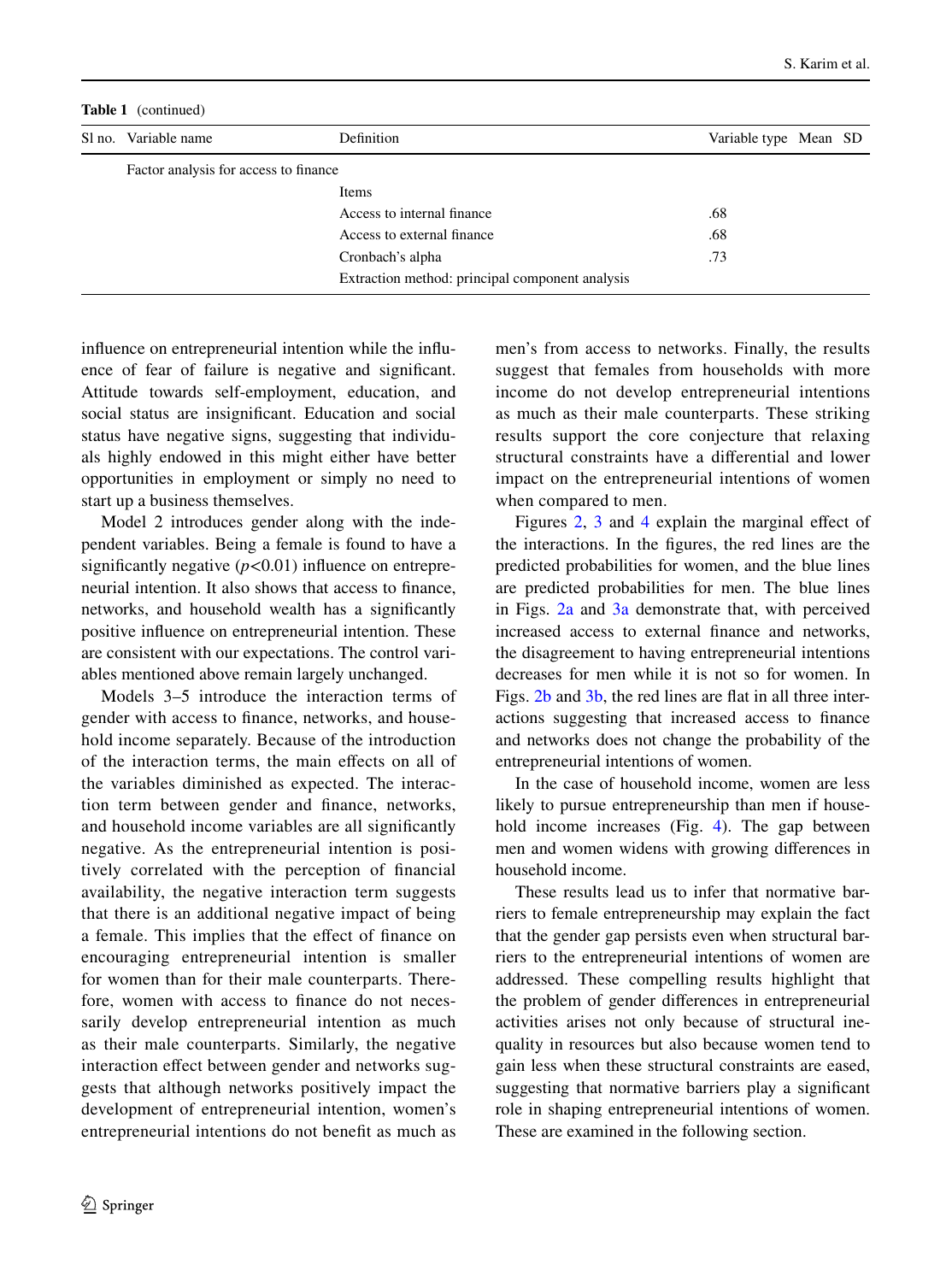|                                      | (1)                               | (2)                               | (3)                               | (4)                          | (5)                          | (6)                          |
|--------------------------------------|-----------------------------------|-----------------------------------|-----------------------------------|------------------------------|------------------------------|------------------------------|
| Variables                            | Entrepre-<br>neurial<br>intention | Entrepre-<br>neurial<br>intention | Entrepre-<br>neurial<br>intention | Entrepreneurial<br>intention | Entrepreneurial<br>intention | Entrepreneurial<br>intention |
| Age                                  | 0.00845                           | 0.0289                            | 0.0286                            | 0.0311                       | 0.0294                       | 0.0312                       |
|                                      | (0.0188)                          | (0.0191)                          | (0.0191)                          | (0.0192)                     | (0.0192)                     | (0.0193)                     |
| Age square                           | $-0.000134$                       | $-0.000443*$                      | $-0.000441*$                      | $-0.000465**$                | $-0.000458**$                | $-0.000474**$                |
|                                      | (0.000227)                        | (0.000231)                        | (0.000231)                        | (0.000232)                   | (0.000233)                   | (0.000233)                   |
| Education                            | $-0.385***$                       | $-0.366***$                       | $-0.358***$                       | $-0.361***$                  | $-0.379***$                  | $-0.374***$                  |
|                                      | (0.103)                           | (0.112)                           | (0.112)                           | (0.112)                      | (0.112)                      | (0.113)                      |
| Household size                       | $0.0388*$                         | $0.0435**$                        | $0.0439**$                        | $0.0372*$                    | 0.0397*                      | $0.0348*$                    |
|                                      | (0.0204)                          | (0.0207)                          | (0.0207)                          | (0.0208)                     | (0.0207)                     | (0.0208)                     |
| Parent self-employ-<br>ment          | $0.198**$                         | $0.263***$                        | $0.258***$                        | $0.264***$                   | $0.244***$                   | $0.247***$                   |
|                                      | (0.0919)                          | (0.0926)                          | (0.0926)                          | (0.0928)                     | (0.0927)                     | (0.0929)                     |
| Perceived skill                      | $0.233***$                        | $0.187***$                        | $0.192***$                        | $0.186***$                   | $0.192***$                   | $0.190***$                   |
|                                      | (0.0376)                          | (0.0384)                          | (0.0385)                          | (0.0384)                     | (0.0384)                     | (0.0385)                     |
| Attitude towards<br>self-employment  | 0.0272                            | 0.0226                            | 0.0266                            | 0.0228                       | 0.0306                       | 0.0299                       |
|                                      | (0.0382)                          | (0.0385)                          | (0.0385)                          | (0.0387)                     | (0.0386)                     | (0.0387)                     |
| Opportunity recog-<br>nition         | $0.393***$                        | $0.341***$                        | $0.338***$                        | $0.346***$                   | $0.340***$                   | $0.345***$                   |
|                                      | (0.0329)                          | (0.0337)                          | (0.0338)                          | (0.0339)                     | (0.0337)                     | (0.0340)                     |
| Social status                        | $-0.0112$                         | $-0.0196$                         | $-0.0216$                         | $-0.0215$                    | $-0.0220$                    | $-0.0231$                    |
|                                      | (0.0350)                          | (0.0354)                          | (0.0355)                          | (0.0356)                     | (0.0355)                     | (0.0356)                     |
| Fear of failure                      | $-0.270*$                         | $-0.357**$                        | $-0.369**$                        | $-0.354**$                   | $-0.374**$                   | $-0.369**$                   |
|                                      | (0.144)                           | (0.146)                           | (0.146)                           | (0.146)                      | (0.146)                      | (0.146)                      |
| Female                               |                                   | $-0.740***$                       | $-0.322$                          | $-0.0621$                    | 0.123                        | $0.564*$                     |
|                                      |                                   | (0.105)                           | (0.232)                           | (0.225)                      | (0.243)                      | (0.311)                      |
| Network                              |                                   | $0.0548*$                         | $0.114***$                        | $0.0609**$                   | $0.0591**$                   | 0.0584                       |
|                                      |                                   | (0.0294)                          | (0.0416)                          | (0.0296)                     | (0.0294)                     | (0.0446)                     |
| Household income                     |                                   | $-0.347***$                       | $-0.344***$                       | $-0.105$                     | $-0.346***$                  | $-0.144$                     |
|                                      |                                   | (0.0770)                          | (0.0770)                          | (0.104)                      | (0.0771)                     | (0.105)                      |
| Access to finance                    |                                   | $0.0817**$                        | 0.0819**                          | $0.0791**$                   | $0.205***$                   | $0.190***$                   |
|                                      |                                   | (0.0341)                          | (0.0341)                          | (0.0342)                     | (0.0466)                     | (0.0503)                     |
| Female $\times$ network              |                                   |                                   | $-0.103**$                        |                              |                              | 0.00903                      |
|                                      |                                   |                                   | (0.0509)                          |                              |                              | (0.0594)                     |
| Female x household<br>income         |                                   |                                   |                                   | $-0.489***$                  |                              | $-0.406***$                  |
|                                      |                                   |                                   |                                   | (0.143)                      |                              | (0.146)                      |
| Female $\times$ access to<br>finance |                                   |                                   |                                   |                              | $-0.223***$                  | $-0.201***$                  |
|                                      |                                   |                                   |                                   |                              | (0.0568)                     | (0.0666)                     |
| Constant cut1                        | $1.742***$                        | $1.142***$                        | 1.405***                          | 1.524***                     | $1.672***$                   | 1.912***                     |
|                                      | (0.413)                           | (0.438)                           | (0.457)                           | (0.452)                      | (0.459)                      | (0.473)                      |
| Constant cut2                        | 3.169***                          | $2.631***$                        | 2.893***                          | $3.021***$                   | $3.162***$                   | 3.409***                     |
|                                      | (0.417)                           | (0.440)                           | (0.459)                           | (0.455)                      | (0.462)                      | (0.476)                      |
| Constant cut3                        | 3.782***                          | 3.271***                          | 3.534***                          | 3.660***                     | 3.806***                     | 4.052***                     |

<span id="page-8-0"></span>**Table 2** Factors shaping entrepreneurial intentions in an emerging economy context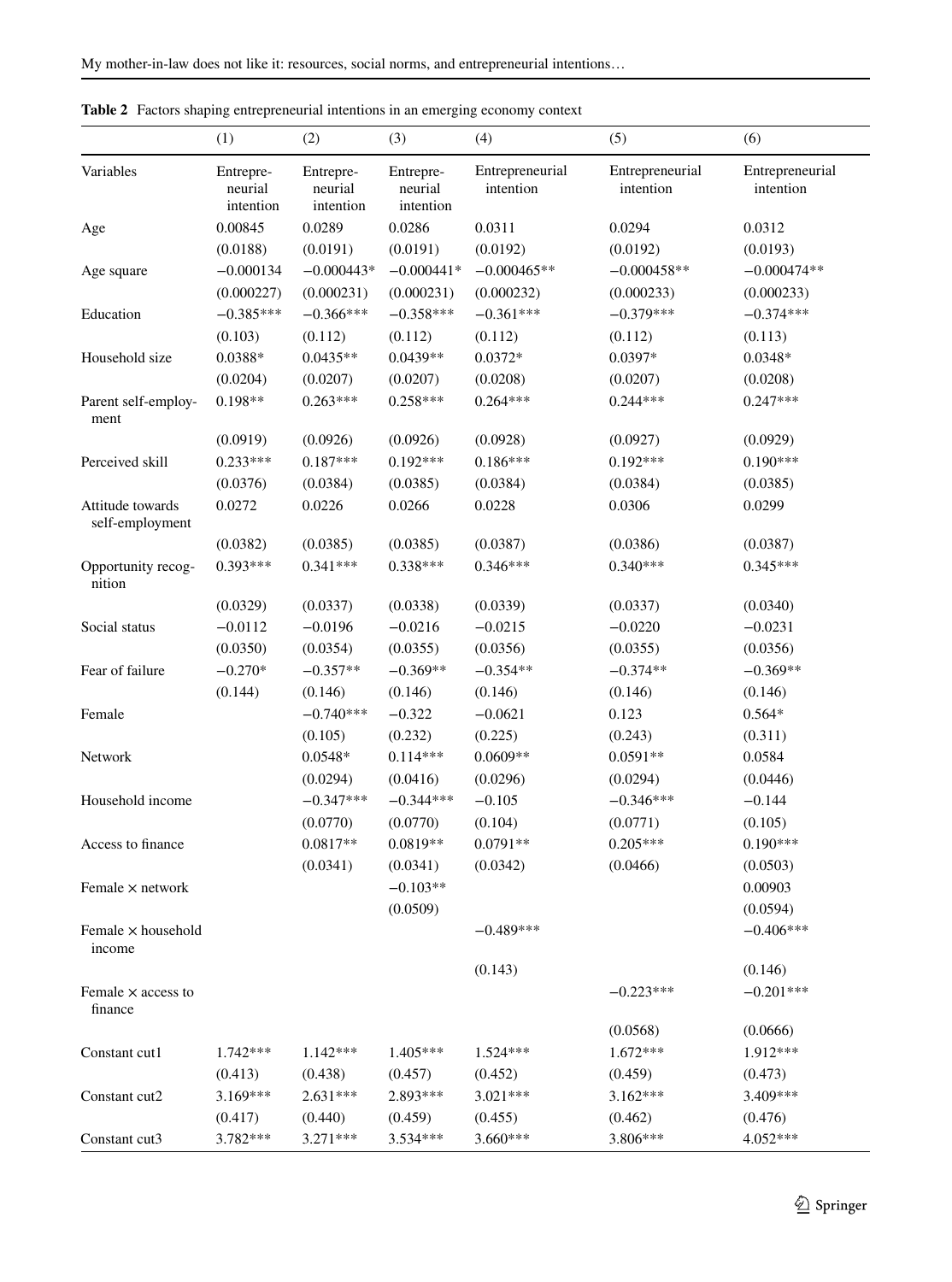**Table 2** (continued)

|                       | (1)        | (2)        | (3)         | (4)         | (5)         | (6)         |
|-----------------------|------------|------------|-------------|-------------|-------------|-------------|
|                       | (0.419)    | (0.442)    | (0.461)     | (0.457)     | (0.464)     | (0.478)     |
| Constant cut4         | $4.129***$ | $3.627***$ | 3.893***    | $4.016***$  | $4.166***$  | $4.411***$  |
|                       | (0.421)    | (0.443)    | (0.463)     | (0.459)     | (0.466)     | (0.480)     |
| Constant cut5         | 4.934***   | $4.445***$ | $4.715***$  | $4.836***$  | 4.994***    | $5.239***$  |
|                       | (0.426)    | (0.448)    | (0.468)     | (0.463)     | (0.472)     | (0.485)     |
| Constant cuto         | $6.508***$ | $6.036***$ | $6.313***$  | $6.432***$  | $6.607***$  | $6.853***$  |
|                       | (0.441)    | (0.463)    | (0.484)     | (0.479)     | (0.489)     | (0.503)     |
| $LR$ chi <sup>2</sup> | 543.96***  | 628.37***  | $632.45***$ | $640.10***$ | $643.90***$ | $651.71***$ |
| Pseudo $R^2$          | 0.0885     | 0.1023     | 0.1029      | 0.1042      | 0.1048      | 0.1061      |
| <b>Observations</b>   | 1.758      | 1.758      | 1.758       | 1.758       | 1.758       | 1.758       |

Standard errors in parentheses

\*\*\**p*<0.01, \*\**p*<0.05, \**p*<0.1



<span id="page-9-0"></span>Fig. 2. Access to finance and gender interaction effects



<span id="page-9-1"></span>**Fig. 3.** Network and gender interaction efects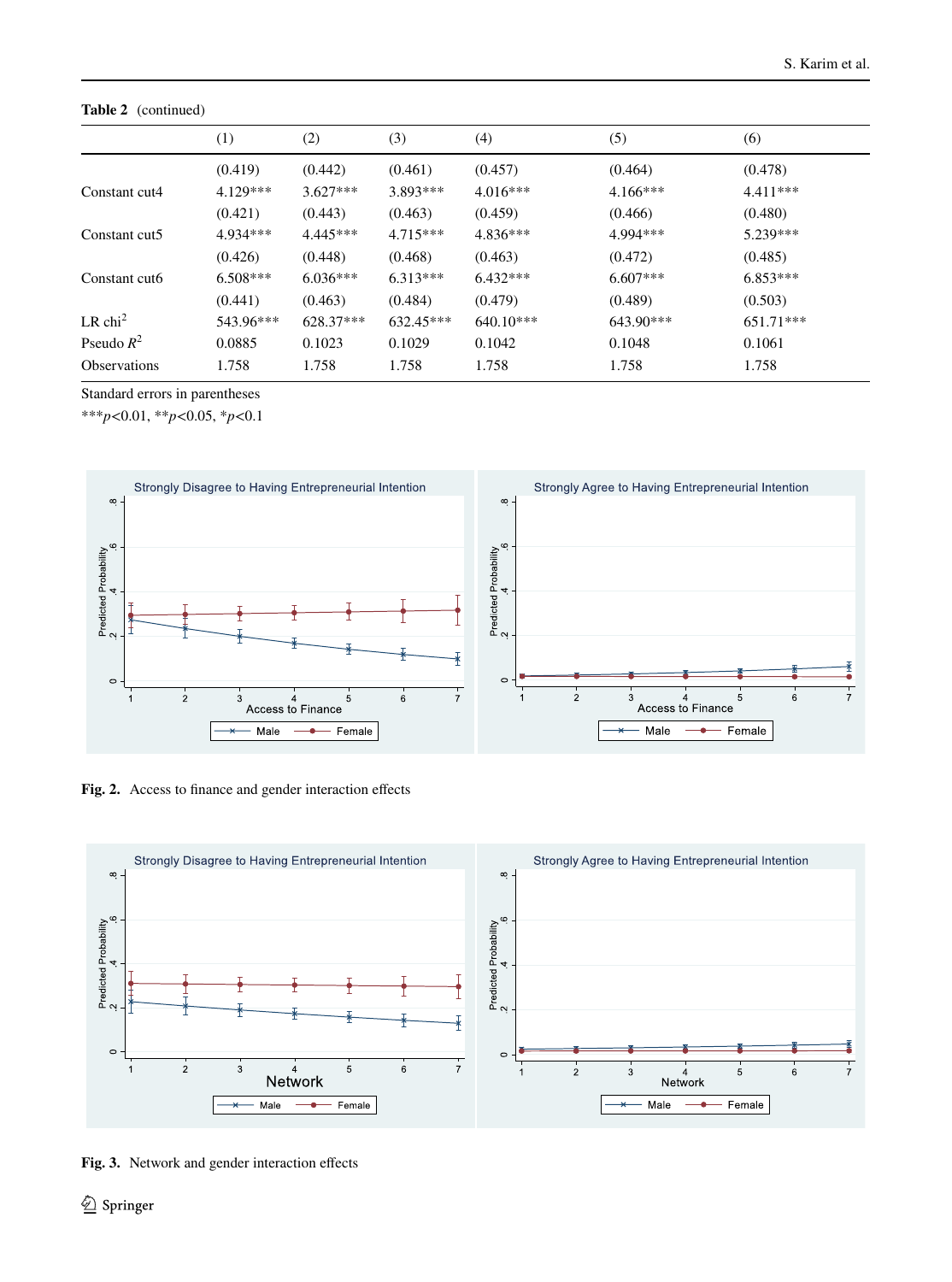

<span id="page-10-1"></span>**Fig. 4.** Household income and gender interaction efects

<span id="page-10-2"></span>**Table 3** Summary of women interviewees in this

study

| Name       | Age range | Married? | With children? | Currently at<br>work? | University<br>educated? |
|------------|-----------|----------|----------------|-----------------------|-------------------------|
| SP         | 20s       | No       | Not known      | No                    | Yes                     |
| TA         | 30s       | Yes      | Not known      | Yes                   | Yes                     |
| SA         | 40s       | Yes      | Yes            | No                    | Yes                     |
| FB         | 30s       | Yes      | Yes            | No                    | No                      |
| SK         | $18+$     | No       | No             | No                    | Yes                     |
| MDG        | 20s       | Yes      | Not known      | Yes                   | Yes                     |
| NA         | 40s       | Yes      | Yes            | No                    | No                      |
| <b>SAK</b> | 30s       | Yes      | Yes            | Yes                   | Yes                     |
| SAY        | 20s       | Yes      | No             | No                    | Yes                     |
| SS         | 20s       | Yes      | No             | No                    | Yes                     |
| NM         | 30s       | Yes      | Yes            | Yes                   | Yes                     |
| <b>TCB</b> | 20s       | Yes      | No             | Yes                   | Yes                     |
| JR         | 40s       | Yes      | Yes            | No                    | No                      |
| SAB        | 30s       | Yes      | Not known      | Yes                   | Yes                     |
| ShAl       | 30s       | Yes      | Not known      | Yes                   | Yes                     |
| FA         | 20s       | Yes      | Not known      | Yes                   | Yes                     |
| NA         | 20s       | No       | No             | No                    | Yes                     |
| FAH        | 30s       | Yes      | Not known      | Yes                   | Yes                     |

#### <span id="page-10-0"></span>4.2 Qualitative results for the normative view

The sample used here represents a sub-group of women that is distinct from previous studies. The women in our sample are well-educated and consider themselves as belonging to 'middle' or 'upper middle' classes within the society (Table  $3$ ). We expect that a diferent power structure may exist in their case in comparison to those found within the extant literature. For example, their education and relative fnancial stability should produce an empowering efect, as they provide more choices and options to them. Furthermore, while this sub-group of women interviewees accept that the 'purdah' system may hinder entrepreneurship participation amongst Bangladeshi women, some of them felt that they were signifcantly bound by it. The women in our sample do not see interaction with outsiders as a problem. This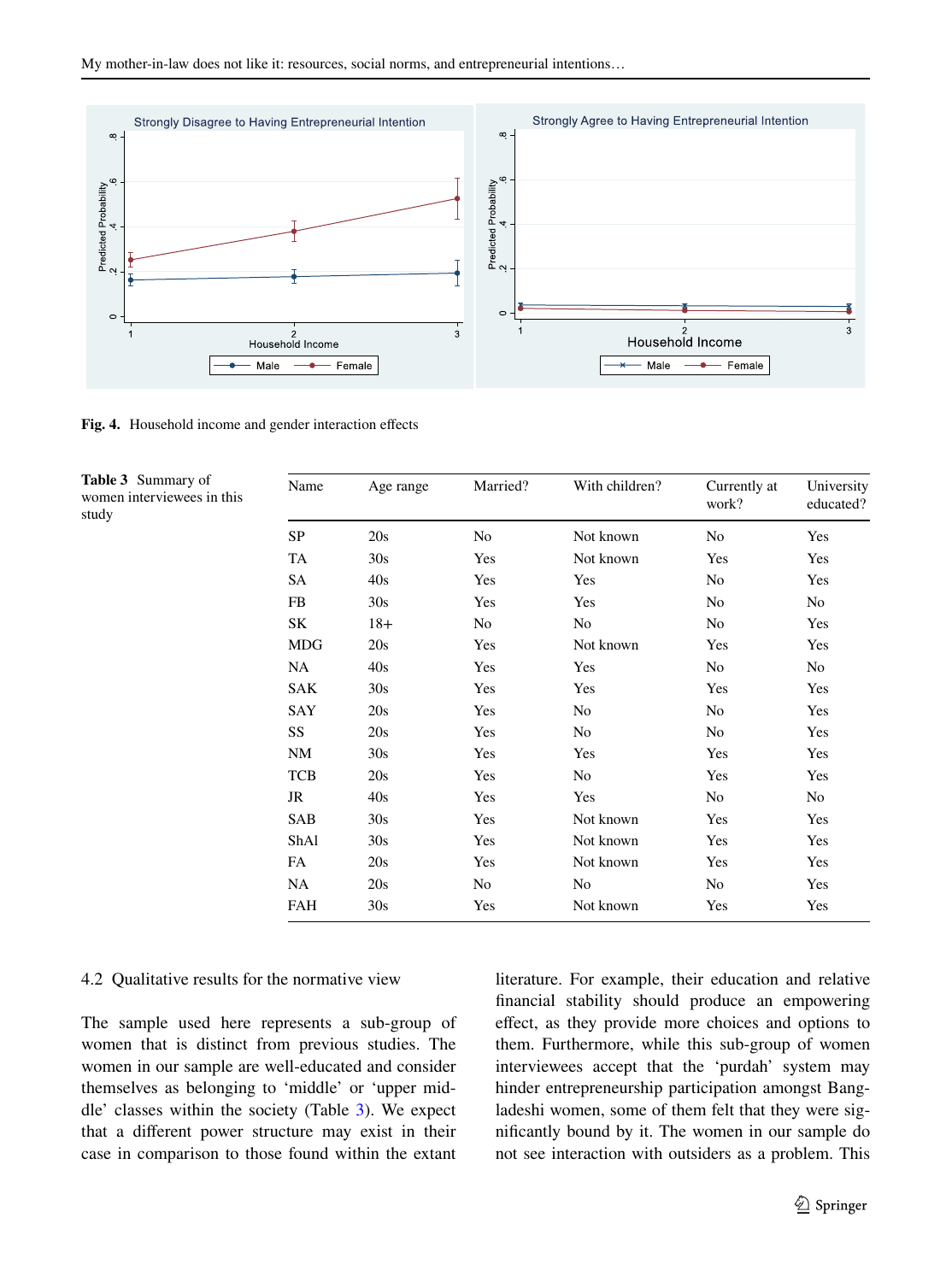suggests that their education and upbringing put them through a socialization process that is diferent from that found in traditional studies that focus on poor women. This results in them having a diverse and signifcant social network that can potentially support them. Their networks have entrepreneurs, government officials, and financiers who can provide resource support and act as mentors. While recognizing that there are existing structural problems for them in accessing fnance, they felt that they had a good understanding of the procedures and critical thinking skills that are needed to overcome the structural problems as and when they arise. Furthermore, they are aware of the diferent sources of support that they can access, including formal fnance and other sources of funding (e.g. NGOs and other loans mentioned in transcriptions). In particular, some have pointed to sources of fnance that are only available to women.

Although not intending to start a business within the next 2 years, most women reported having a positive image of entrepreneurship, and some recognised the empowering efect that entrepreneurship could have on women. Despite this and the fact that resources and networks are not a problem for them, these women still did not develop their entrepreneurial intentions.

We fnd that most women within this sub-group perceive signifcant normative, as opposed to structural, barriers towards entrepreneurship. The qualitative analysis suggests that there are multiple pressures, oppositions, and challenges and that women have to engage in multiple battlefelds if they are to contemplate entrepreneurship as a career path. In the following section, we highlight a number of players within the power structure and their views about the participation of women.

# *4.2.1 The family system*

Actors within the family system play a crucial role in the shaping of the meaning of entrepreneurship. Many had strong views about women's participation in entrepreneurship, although their infuence on women was of varying degrees. For those who are single, their family is highly infuential, while, for those who are married, the spouse's family—in particular, the mother-in-law—plays a more central part within the power structure. Our study discovers a number of mechanisms by which pressures were being exerted on the women respondents.

**Disapproval, defation, and sabotage** Family members that 'disapprove' of the woman's entrepreneurial activity are particularly concerned with how much activity refects on their family's standing and even suggest that such activity 'brought shame to the family' (C1a, Table [4\)](#page-12-0). Some husbands particularly resisted the idea as this 'refects badly' on them personally. Families often adopt the strategy of 'defation' (C1b, Table [4](#page-12-0)). One respondent even imagines that her family would 'sabotage' her attempt, as they did with her previous employment (C1c, Table [4](#page-12-0)).

**Conditional support** Women found some family members to be 'encouraging' (C1d, Table [4](#page-12-0)). Generally, such encouragement comes from immediate family members who have a strong infuence on the vision and values held by the women. Some respondents also reported that their husbands were 'supportive'. Nevertheless, they found such encouragement or support to be 'conditional', depending on the type of business—typically small and requiring minimal interaction with strangers. Furthermore, they had to prioritize housework even in cases where entrepreneurial activity is encouraged.

**Withheld permission** The husband, or the in-laws, are concerned with the women's entrepreneurship choice since it afects their daily activities. As a family unit, they hold power to 'withhold permission', creating institutional barriers to participation (C1e, Table [4](#page-12-0)). The resistance comes mainly from the other women within the household, led by the motherin-law, as they have to take on additional domestic duties.

**Responses from women towards family pressure** Women fnd it particularly challenging to navigate between the contradictory ways they portray their family: on the one hand, they often bestow them with 'enlightened middle-class respectability'; on the other hand, they identify the 'backward view' held by the family towards female entrepreneurship. This creates considerable 'disappointment', 'frustration', and 'anger'. Consistent with the symbolic interaction literature, most women have chosen to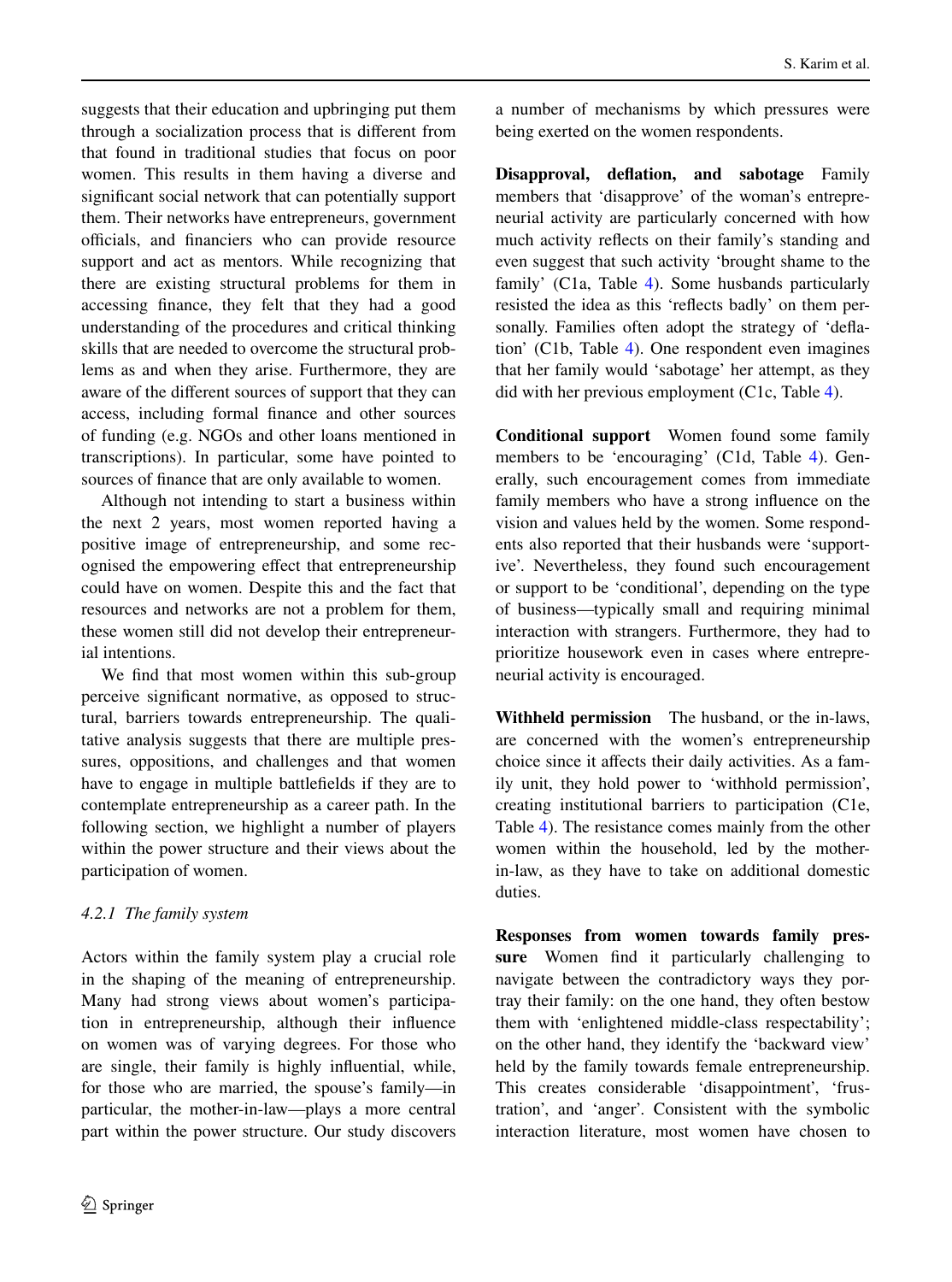<span id="page-12-0"></span>

| Table 4 Endogenous start-up challenges and coping mechanisms |
|--------------------------------------------------------------|
|                                                              |

| Challenging (C) responses from family                                                                                                                                                                                                                                                                                                                                                                                                                                                         | Sources                                             | Response $(R)$ and coping mechanisms                                                                                                                                                                                                                                                                                                                                                                                                                                                                                                                                                                                                     |
|-----------------------------------------------------------------------------------------------------------------------------------------------------------------------------------------------------------------------------------------------------------------------------------------------------------------------------------------------------------------------------------------------------------------------------------------------------------------------------------------------|-----------------------------------------------------|------------------------------------------------------------------------------------------------------------------------------------------------------------------------------------------------------------------------------------------------------------------------------------------------------------------------------------------------------------------------------------------------------------------------------------------------------------------------------------------------------------------------------------------------------------------------------------------------------------------------------------------|
| <b>C1a. Disapproval:</b> It is our culture to<br>think women only go for business when<br>their family cannot provide for them<br>financially my family believes that we<br>have enough to support our needs, and<br>therefore me starting a business is not<br>necessary  Business will hamper your<br>family life is something I hear regularly<br>(SA)                                                                                                                                     | Family in general                                   | R1a. Maintain harmony: A woman needs<br>to maintain family activities. If she does<br>not properly then she may get accused by<br>others within the family. (NA)<br>R1b. Compromise: I took it with my hus-<br>band before but in vain. He remains busy<br>in the morning to $11:30$ pm. I don't know<br>how to ask him because I need to first find<br>a solution of time management, school,                                                                                                                                                                                                                                           |
| C1b. Deflation: They would not directly<br>tell me not to do it, but would cre-<br>ate mental pressure. They will tell me<br>how the family will suffer because of<br>my absence once I tried to open a<br>departmental store in our own building<br>(husband's business), they kept telling<br>me the disadvantages, and the difficul-<br>ties that I will face (SA)                                                                                                                         | Family in general                                   | and look after family and so on. That's<br>why I am only thinking of businesses like<br>boutique to operate from home (JR).<br>I cannot spend the whole portion of my<br>husband's income. I will start a business<br>with limited scope, hence the loss will be<br>low if occurred. If loss is continued, I will<br>change my business track, and diversify.<br>(FB)                                                                                                                                                                                                                                                                    |
| <b>C1c. Sabotage</b> : I have tried to get a job in<br>a school. My family did not tell me any-<br>thing about an appointment letter that<br>was sent to me. So they will not allow<br>me to start a business. (SA)                                                                                                                                                                                                                                                                           | Family (esp. lived in family)                       | <b>R1c. Confirm</b> : I am working in the avia-<br>tion industry, but I am not sure $(i f I will$<br>involve in it). I may get help from a friend<br>there is too much risk and I don't have<br>proper knowledge so I am not going to                                                                                                                                                                                                                                                                                                                                                                                                    |
| C1d. Conditionally Encouraging: $My$<br>father is a businessman and motivated<br>me. I used to pretend to work in his<br>office. He motivated me and sowed a<br>seed in my mind to become an entrepre-<br>neur. But he would not want me to start<br>a business in timber like him. Thinks it<br>is not for women as there are a lot of<br>hassles from collection of time to make<br>it useable. For me I should involve in<br>boutique and parlour. (FA)                                    | Family in general, esp. husband and blood<br>family | go for large scale business. (SAK)                                                                                                                                                                                                                                                                                                                                                                                                                                                                                                                                                                                                       |
| <b>C1e. Withheld permission: Families</b><br>cannot keep confidence that the risk of<br>managing a business can be handled by<br>women. The woman also need to show<br>that she is managing the family. Other-<br>wise, they would not get permission from<br>family. (FAH)<br>My present in-law house is a joint family.<br>I have to maintain all sorts of formali-<br>ties. If I do business I have to give much<br>more time to business, and less time to<br>maintain formalities (ShAl) |                                                     | Lived in family (esp. husband and in-laws) R1d. Negotiate: Yes if I convince my family<br>I will get supports At the moment, they<br>do not think I can handle the pressure and<br>responsibilities, and that businesses are<br>hard to understand for women If I start,<br>I will have to start with a small business,<br>and, if success, ask bank for help (SP)<br>R1e. Calculatedly opt-out: I fear that I will<br>not get approval from my family. In which<br>case, I will not receive access to finance<br>I have desire but without family supports,<br>I would not be able to do it. It would take<br>7-8 years at least. (SAK) |

'maintain harmony' (R1a, Table [4\)](#page-12-0), and left such a view unchallenged to avoid further ramifcations from the collapse of the power structure. Others chose to 'compromise' (R1b, Table [4](#page-12-0)) by lowering their expectation of entrepreneurial participation. Some favoured boutiques and beauty parlours in order to conform to the norm while avoiding sectors such as real estate, construction, and transportation. This is consistent with the previous literature on symbolic interaction, which observes that, as women realize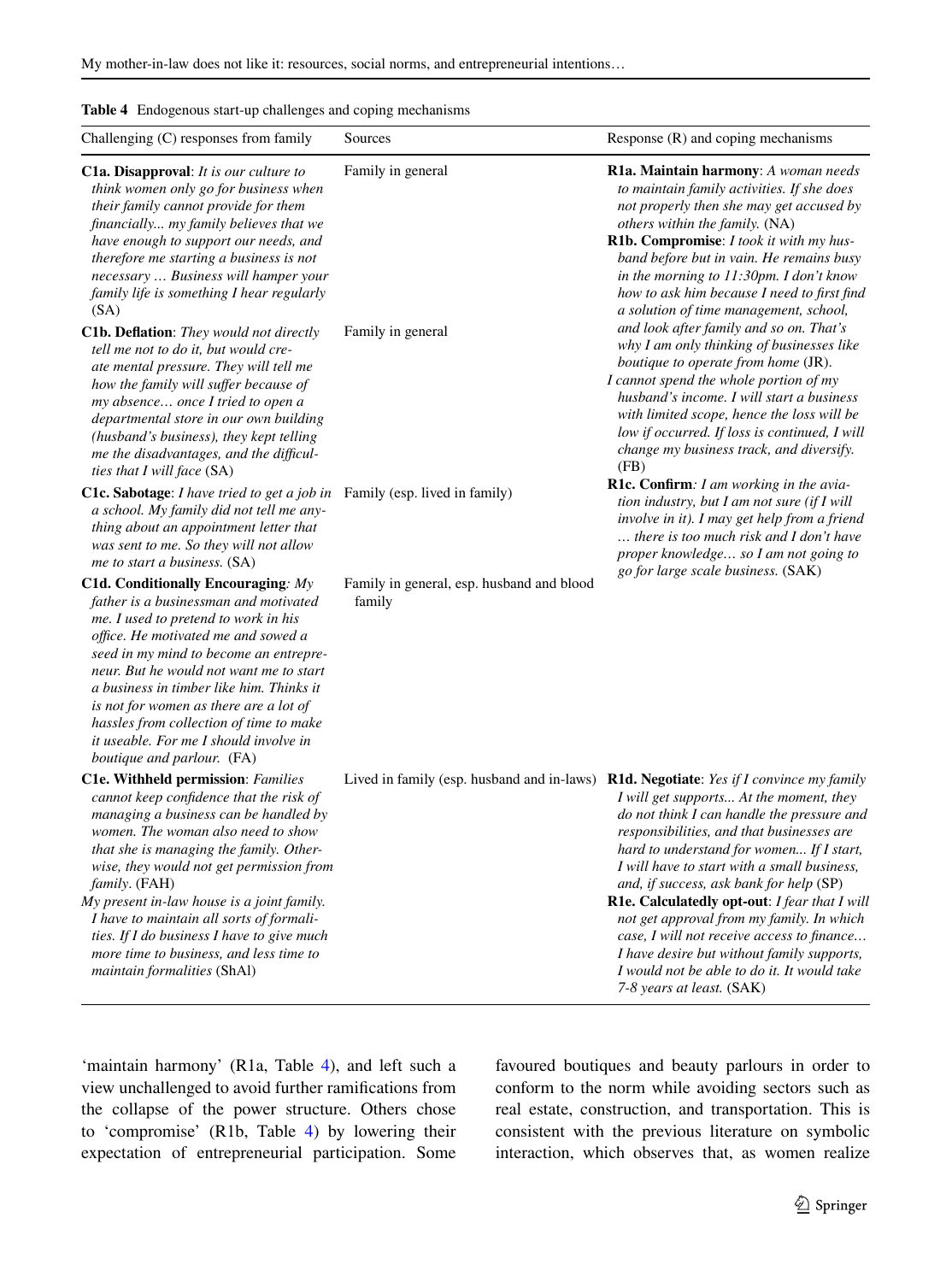that the meaning of entrepreneurship has changed, they adjust their expectations accordingly. However, some are reluctant to 'conform' (R1c, Table [4\)](#page-12-0), as the prospects of legitimate businesses tend to be unattractive, while the non-committal stance could hinder the business outcomes.

Another strategy raised was to 'negotiate' (R1d, Table [4\)](#page-12-0). However, alongside a desire to develop an entrepreneurial career that would give them income and autonomy, the women also desire other identities, in particular, as a respectful wife, mother, daughter (in-law), and citizen of their class. As the women are conscious of the delicate balance between the diferent bargaining chips they had to hand, some said they would 'calculatedly opt-out' (E1e, Table [4\)](#page-12-0), either by de-prioritizing entrepreneurship or by delaying participation until a much later stage.

## *4.2.2 Non-business-related infuences*

**Upholding social norms** Women have reported that community elders and other senior citizens felt that it was their duty to 'uphold the societal norms' (C2a, Table [5\)](#page-14-0). They express disapproval of women's entrepreneurial participation, citing 'religion' and the 'irresponsibility of neglecting their family duties.

In response, some women demonstrate a 'rebellious' streak towards these established views, considering them to be old-fashioned and narrow-minded (R2a, Table [5](#page-14-0))—some disputed, in private, their religious grounds. Consistent with Essers and Benschop ([2009\)](#page-20-21), they felt that their educational privilege enabled them to criticize the 'wrong interpretation', 'inconsistencies', and 'inaccuracies' of Muslim teachings by these elders. Their elder's disapproval had a little direct impact, as they lived in the 'modern segment of the society'. Although the older generation is less educated and more isolated from modern society, they still represent the norms of society and, as such, have an infuence on the mindset and attitudes of family members. The women feel they are 'indirectly confned' by this infuence (C2c, Table [5\)](#page-14-0).

**Gossip** Many women in the sample point out that it is common for bystanders to 'gossip' (C2b, Table [5\)](#page-14-0) and create a bad image of female entrepreneurs and their families. While the gossipers made a little direct impact, the women found them 'hard to ignore', as

they are often closely connected to the women's family members through socialization and business dealings (R2b, Table [5\)](#page-14-0).

# *4.2.3 Business-related infuences*

**Face value support, subtle discouragement** Many women in the sample report that they knew entrepreneurs in their network who can help them start a business. Most of these entrepreneurs in their networks are women who initially encouraged others to start businesses. Some of these entrepreneurs promised both fnancial as well as non-fnancial support to women who intended to start up. However, when some of the women in the sample decided to actively pursue this further, the responses turned into 'subtle discouragement' (C3a, Table [5\)](#page-14-0). While this shift intrigued some of the women in the sample, others felt that the tepid responses might be due to women having limited choices compelling the entrepreneurs to avoid actively encouraging competitors to enter an already intensely competitive market environment. While the women accepted the responses as understandable, some felt disappointed by such subtle discouragement that instills 'fear' (R3a, Table [5\)](#page-14-0) and puts them off from starting a business.

Figure [5](#page-15-1) provides a summary of the different actors involved, the contrasting views, and how these battles were fought by the women. It presents the normative pressures, infuences, and the corresponding responses of women. The green arrows show positive infuences, the red arrow shows negative pressures, and the blue arrows show women's response to these infuences and pressures. The width of these arrows stands for the strength of the infuence or response. Non-business external actors such as local leaders and enforcers of social norms that include community elders and senior citizens uphold societal norms and, in the process, impose normative barriers on middle-class women entrepreneurship. This is given by the red arrow from External Actors (non-business-related) to Woman in Fig. [5](#page-15-1). The women from middle-income groups can offer a strong rebellious response or ignore such imposition of norms, as such non-business-related external actors do not come in direct contact with the women. This is given by the thick blue arrow that is directed from Woman to the External Actors (non-business-related) in Fig. [5.](#page-15-1)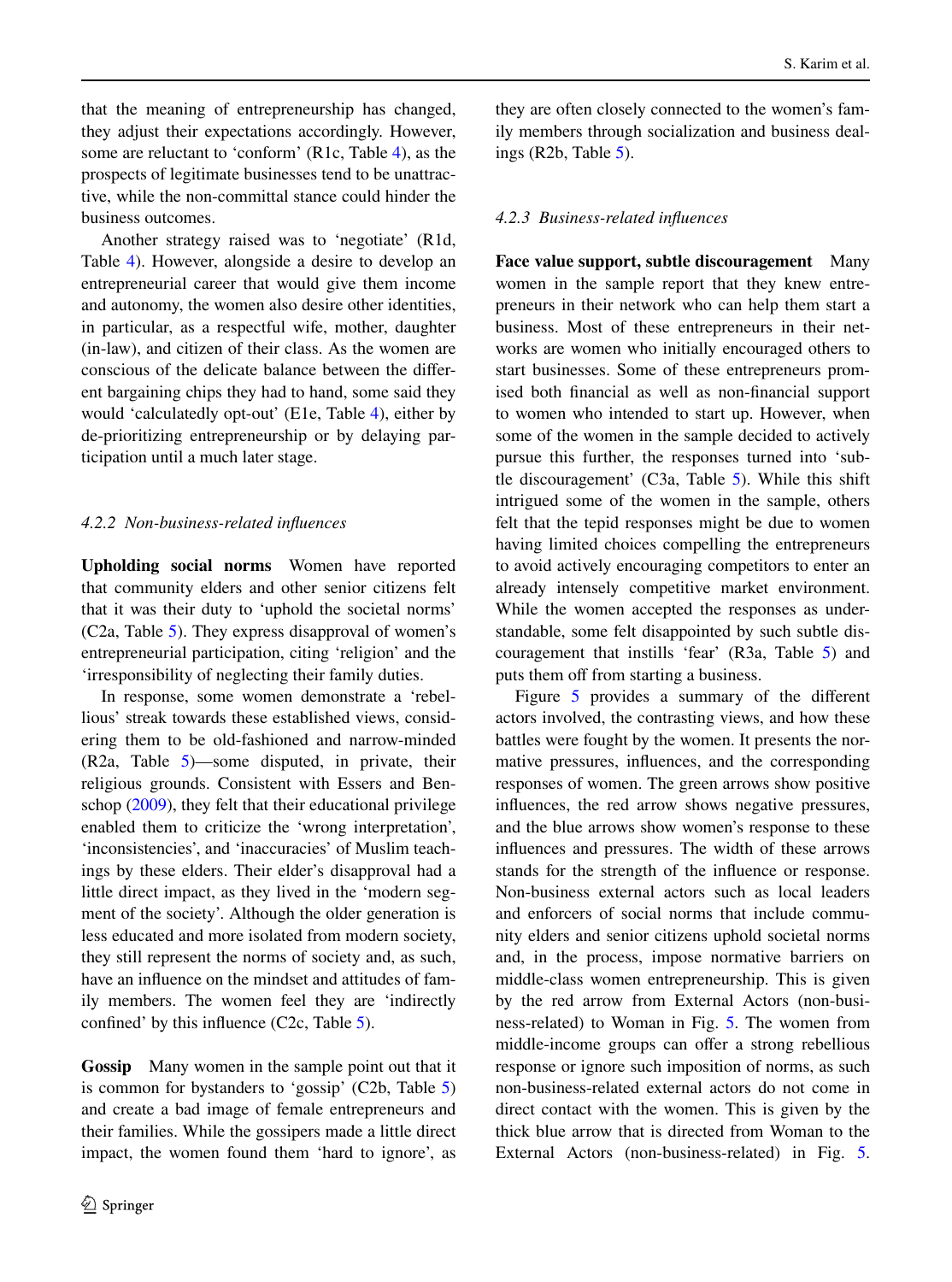| Table 5 Exogenous start-up challenges and coping mechanisms                                                                                                                                                                                                         |                        |                                                                                                                                                                                                                  |
|---------------------------------------------------------------------------------------------------------------------------------------------------------------------------------------------------------------------------------------------------------------------|------------------------|------------------------------------------------------------------------------------------------------------------------------------------------------------------------------------------------------------------|
| Challenging $(C)$ responses from outsiders                                                                                                                                                                                                                          |                        | Response (R) and coping mechanisms                                                                                                                                                                               |
| woman should not involve with business because it demands direc-<br>C2a. Upheld social norms: senior citizens often say that a Muslim<br>tion interaction with unknown men. (JR)                                                                                    | Elders                 | the mind of villagers. I don't agree at all. I believed that as long as<br>women do not contradict Quran and Sunnah, there is no obstacle.<br>R2a. Rebel: There is a misconception about religion, especially in |
| C2b. Gossips: Our middle class society is still not ready to accept<br>women business persons. (SS)                                                                                                                                                                 | Bystanders and friends | It's a culture, not a religious issue. The culture is male-dominated (FB)<br>(ShAI)                                                                                                                              |
| knew of woman gossiping and insulting a woman who is running<br>There is a discouraging nature of the society that create stigma I                                                                                                                                  |                        | R2b. Hard to ignore: Such stigma snatched their freedom, and self-<br>confidence (TA)                                                                                                                            |
| a business. According to them, starting a business is for show off!<br>TCB)                                                                                                                                                                                         |                        |                                                                                                                                                                                                                  |
| They may have a laugh if I fail after taking all the pain starting it<br>jealousy usually, a common human nature (SAB).                                                                                                                                             |                        |                                                                                                                                                                                                                  |
| (men) gossiped to my husband that I should not be allowed to han-<br>C2c. Indirect influence: once I went to my husband's office, some<br>dle business and financial matters (SA)                                                                                   | Elders and bystanders  |                                                                                                                                                                                                                  |
| C3a. Face value encouragement, subtle discouragement: $1$ am con- Entrepreneurs within the network R3a. Fear: Hearing about the fierce competition and difficulties does<br>fused. Sometimes they try to encourage, but I am not sure whether<br>they pretend. (SA) |                        | put me off. I am afraid of failure (JR)                                                                                                                                                                          |
| tion. They would say their business is not profitable, and they would<br>They sell their products to us. If I start, there might be more competi-<br>leave soon. It is all too competitive and difficult. (JR)                                                      |                        |                                                                                                                                                                                                                  |

<span id="page-14-0"></span>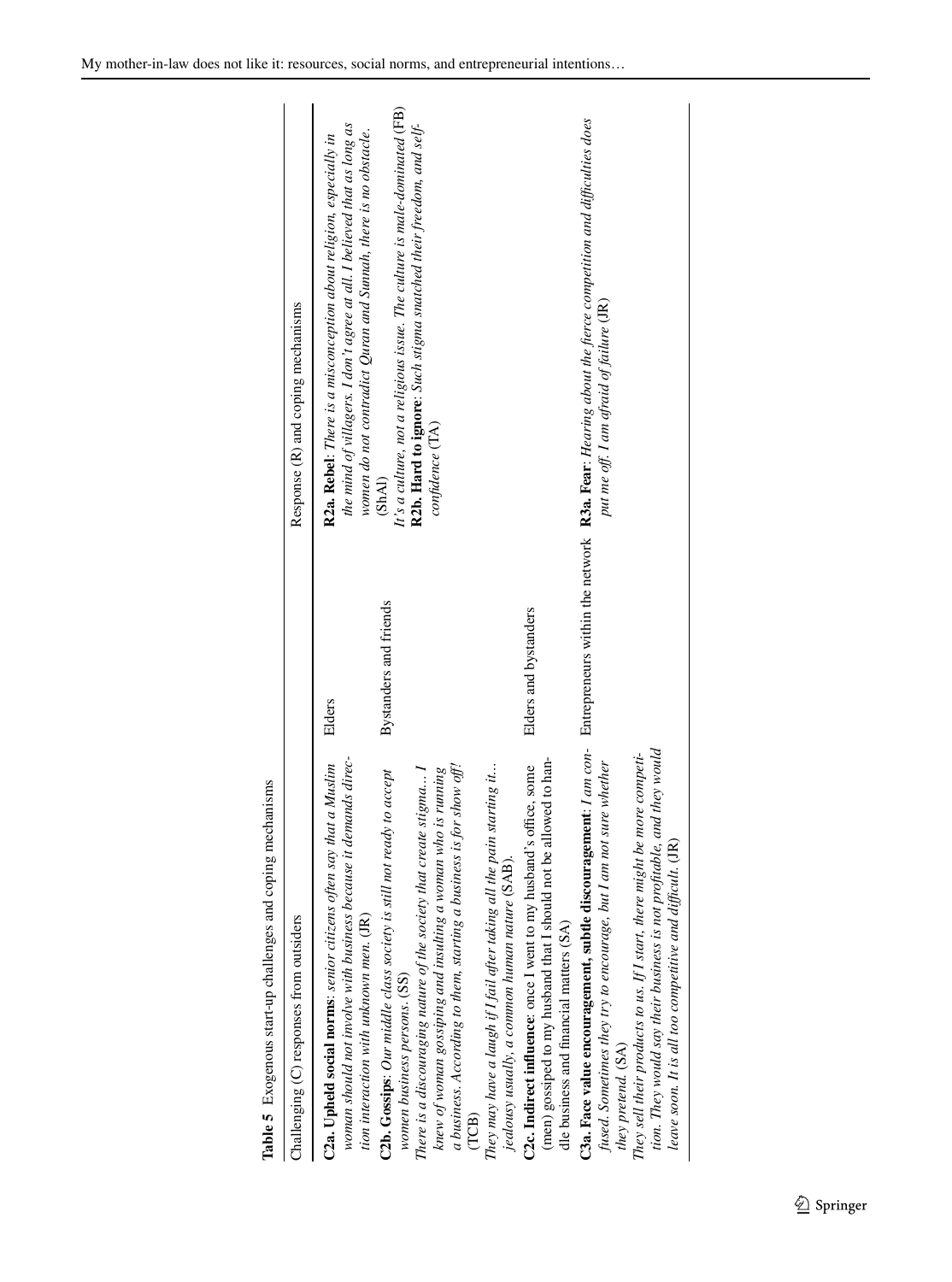

<span id="page-15-1"></span>**Fig. 5.** External infuence, pressures, and women's entrepreneurial response

However, when the members of their family become mediators for the imposition of such societal norms (given by the thick red arrow on the left of Fig. [5](#page-15-1)), and the family exerts strong negative pressures on the women in a patriarchal society, they cannot ignore such norm enforcement and tend to compromise their entrepreneurial intentions. Similarly, the red arrows on the right side of Fig. [5](#page-15-1) suggest that when external business actors, particularly women, talk about their past negative experiences and challenges in business, they create subtle discouragement for women's entrepreneurial intentions. Any encouragement from them becomes a nominal exercise that has a weak positive infuence on women's entrepreneurial intentions.

# <span id="page-15-0"></span>**5 Discussions and conclusion**

The normative masculine discourse of entrepreneurship is highly pervasive (Ahl, [2006](#page-18-1); Marlow & Martinez Dy, [2018\)](#page-21-5), while external context is believed to have a signifcant infuence on the development of entrepreneurial intention (Welter, [2010\)](#page-22-18). Furthermore, men and women have diferent interpretations of reality, time, action, interaction, power, and ethics, all of which may afect the way they identify opportunities or barriers (Bird & Brush, [2002;](#page-19-21) Braches & Elliott, [2017;](#page-19-6) DeTienne & Chandler, [2007](#page-20-22)). Our study makes novel contributions to the literature by focusing on a group at the intersectionality of gender, family status, and culture that rarely received attention in extant scholarship. We highlight the challenges and pressures faced by middleclass women living in the patriarchal, developing nation of Bangladesh when trying to launch a business venture.

Through a mixed-method approach, the paper examined how structural and normative challenges afect women's entrepreneurial intentions. While the structural and normative challenges that women face in developing entrepreneurial intention has been studied (Baughn et al., [2006](#page-19-22); Marlow & Patton, [2005\)](#page-21-3)—especially in the developing countries context (Jamali, [2009](#page-21-26); Roomi & Parrott, [2008\)](#page-22-19)—this paper is one of the frst systematic studies exploring how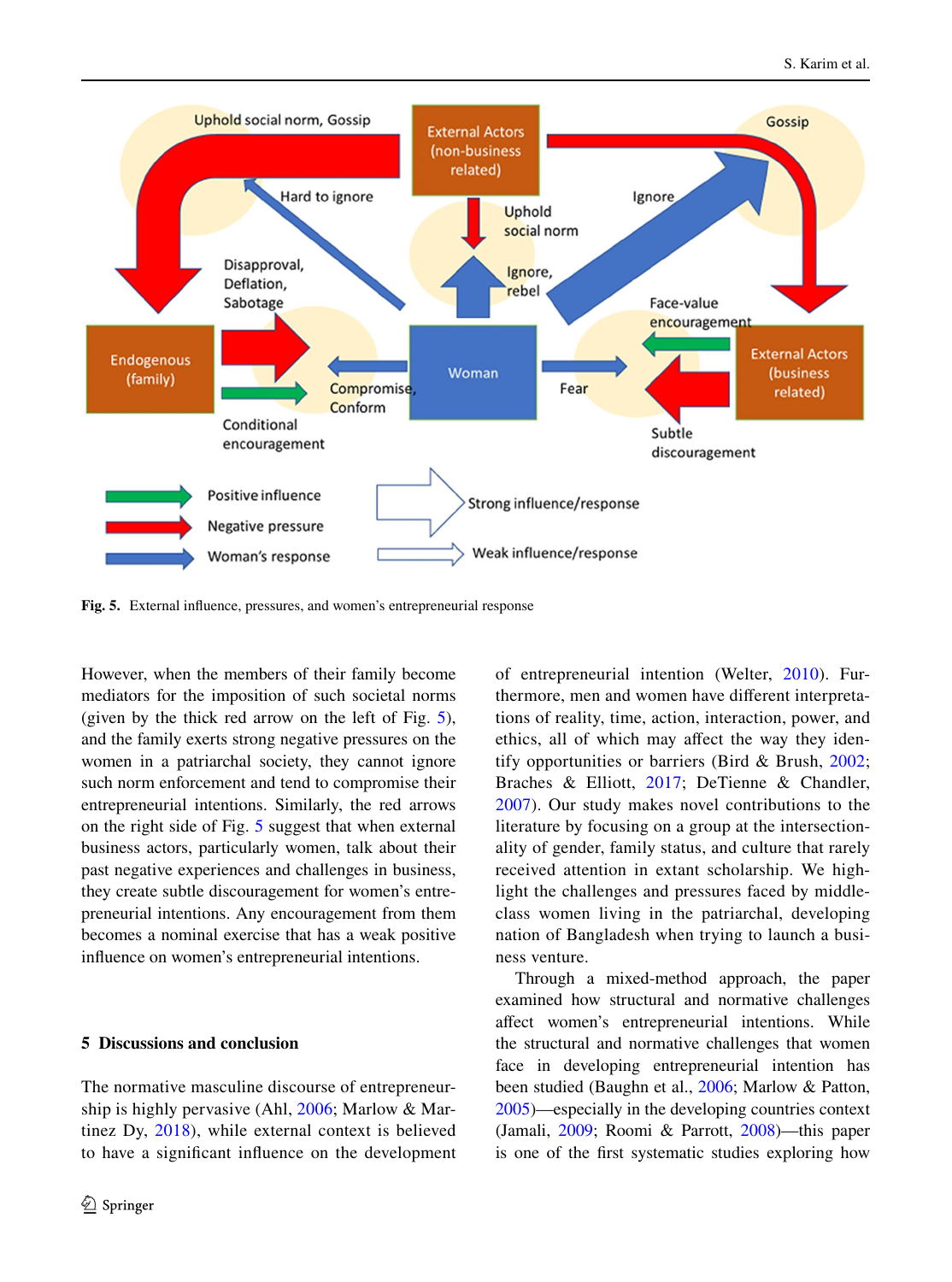relaxing structural challenges afects the entrepreneurial intention of two genders diferently. The compelling results presented here suggest that when structural barriers are relaxed, women remain much less likely than men to develop entrepreneurial intentions. Thus, the quantitative part of the study highlights the fact that a lack of structural challenges to starting a business does not result in increased entrepreneurial intention for women, which suggests that entrepreneurship in this particular group is impaired by other, potentially normative, issues.

With this result established, the qualitative part of the results uncovers the normative mechanisms that afect the development of their entrepreneurial intentions. In particular, the paper focuses on a subgroup of women who are relatively unhindered by structural constraints to examine other issues that afect their intention to start a business. The novel insights emerging from here suggest that many of them indeed see entrepreneurship in a positive light and expect participation in entrepreneurship to be an empowering experience. However, the complexity of constructing a positive entrepreneurial identity for the women in this sub-group inhibits the development of their entrepreneurial intentions.

This process is diferent from the one experienced by women of poorer family backgrounds that are explored in the extant literature (Harrison et al., [2018](#page-20-12); Mair & Marti, [2009](#page-21-9)). In their cases, the barriers are mostly structural. For those living in poverty, starting a business is not normally an aspiration but often a necessity, as family pressures push them towards entrepreneurship. Structural constraints compel this group to engage in subsistence, low growth entrepreneurial endeavours, which is the alternative outcome of no income at all. These types of entrepreneurial endeavours are deemed acceptable to the patriarchal society because they do not threaten the existing power structure or status quo but provide additional family support. However, women from middle-class groups are reluctant to engage in such necessity entrepreneurship. Thus, a core theoretical contribution of this paper is to highlight how the lack of entrepreneurial intent for women without structural barriers arises from a number of normative challenges. We contribute to the literature by highlighting some key mechanisms that manifest in women's interactions within Bangladeshi society (Tables  $4$  and  $5$ ). These normative barriers came from diferent spheres of a

woman's life wherein actors often mutually reinforce the discourse that female participation in entrepreneurship should be minimal. While the fnding is specifc to the Bangladeshi context, many of the fndings can be extended to other similar societies, where informal, social, and cultural institutions play a key role in shaping norms and expectations and where a strong male-dominated discourse exists.

The insights presented here are consistent with previous studies from the employment literature, which suggest that women deliberately set their sights on homemaking, and, time permitting, an employment path that offers flexibility for family duties, resulting in part-time, contracted work from home that has fewer career prospects (Anna et al., [2000](#page-19-23)). We also fnd that even if women cross the hurdles of entering entrepreneurship, there are limited to entering specifc sectors with entrepreneurship opportunities clearly divided into 'permitted' and 'forbidden' categories. While the former offer flexibility for housework and require little interaction with outsiders, they also tend to have low proft and growth potential. The respondents are well aware of the options available to them. These results are broadly consistent with emerging research which suggests that women drift into selfemployment, but only towards the fexible, low-end types with low growth potential (Thompson et al., [2009\)](#page-22-20). These cases illustrate that women are pushed into entrepreneurship out of necessity or desperation, but not necessarily because a positive entrepreneurial identity has been developed (Bryant, [2013](#page-19-24)). Such entrepreneurship is deemed relevant and acceptable for those considered to be belonging to lower rungs of the socio-economic class hierarchy but not necessarily appropriate for middle-class women. As a positive entrepreneurial identity is not developed amongst the middle-class group, their access to fnance and networks does not necessarily increase their intention to start new ventures. Where women may have desired to start a business within these 'forbidden' sectors, the perceived unwelcoming attitudes amongst the formal and informal institutions cause fear and despair, pushing back their entrepreneurial ambition, leading them to opt-out of the unattractive prospect of entrepreneurship altogether. The result that women in our sub-group fnd the idea of entrepreneurship to be positive and empowering and that they are interested in considering entrepreneurship more seriously if they are unhindered by social and cultural institutions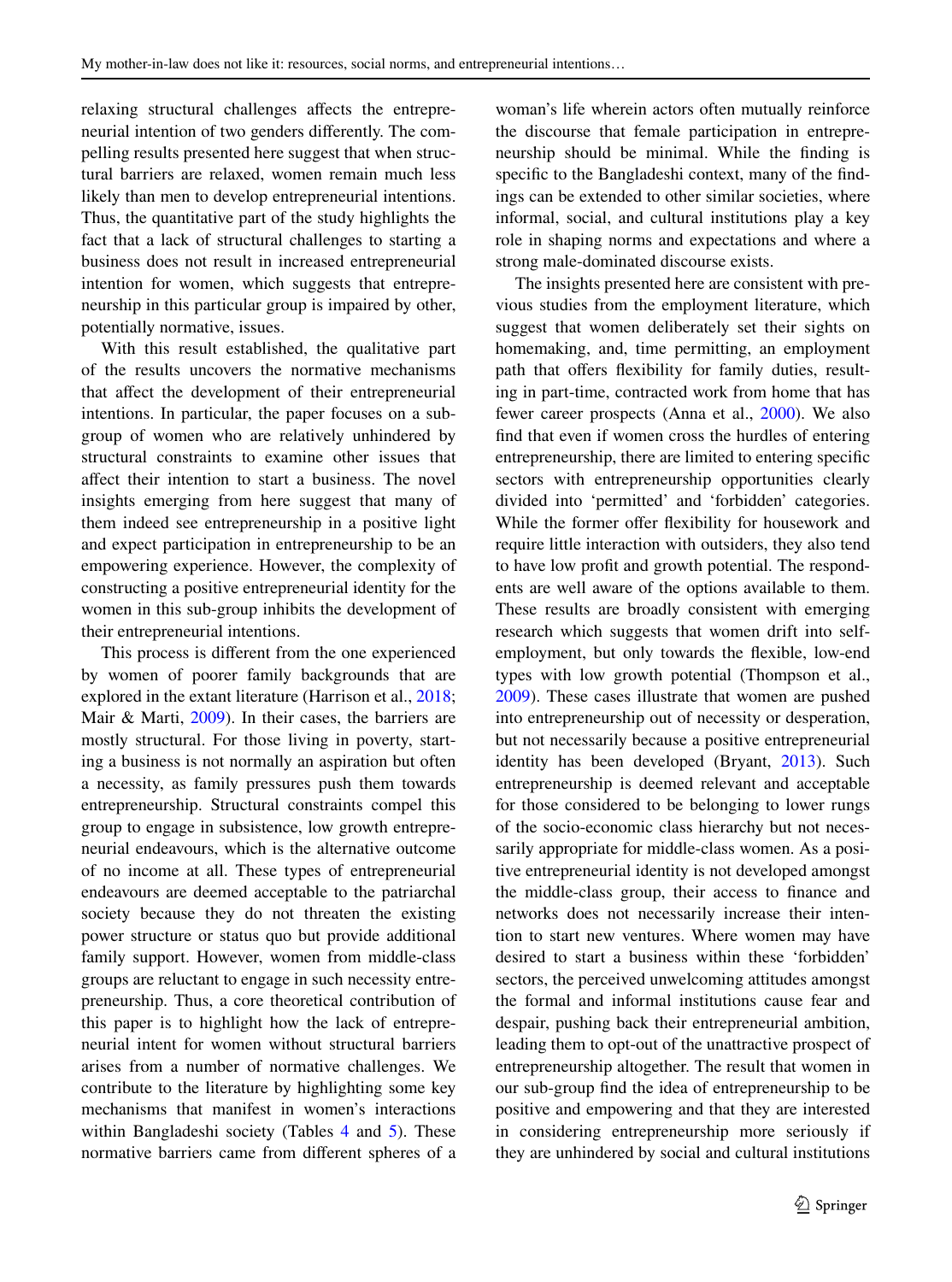suggests that there are pertinent policy and managerial implications to these fndings.

The compelling results presented here also have implications beyond developing country contexts. Increasingly, scholarship on women entrepreneurship is attempting to explain the signifcantly low numbers of women entrepreneurs in developed countries (Marlow et al., [2012](#page-21-27)). Although it is widely recognised that women entrepreneurship has a positive impact on the economy (Bullough et al., [2019](#page-19-25)), similar normative barriers can potentially inhibit their entrepreneurship (Field et al., [2010](#page-20-9)). Such barriers include gender-based role expectations (Brush et al., [2009](#page-19-5), Bullough et al., [2021\)](#page-19-26). Furthermore, women from ethnic minority communities in developed countries may continue to face both structural as well as normative barriers although they are living there for a long time (Audretsch et al.,  $2017$ ; Brynin et al.,  $2019$ ; Carter et al., [2015](#page-20-23))—an effect that can be attributed to the persistence and sticky nature of these barriers. Such women are more likely to be pushed into entrepreneurship with low returns (Baycan-Levent & Nijkamp,  $2011$ ). Thus, transcending structural barriers to women entrepreneurship alone may not be sufficient in promoting their entrepreneurial intentions if the normative barriers persist in diferent forms across varied contexts (Baughn et al., [2006](#page-19-22)).

### 5.1 Policy implications

Despite the increasing emphasis on the role of social and cultural institutions in the pursuit of new ventures, the majority of policies continue to focus on eliminating structural challenges for those intending to start up, through providing resources and network support. The fndings here raise compelling questions regarding this inherently structural-driven approach. We fnd that although addressing structural barriers improves the entrepreneurial intentions for men, they may be not sufficient for supporting women, particularly in the presence of non-structural normative challenges that affect women's entrepreneurial intentions. We argue that while policymakers should continue to offer structural support for both genders, they should also address the normative barriers that hinder female respondents. While not all normative challenges can be overcome, and some of the changes require time to take effect, we propose that policy can begin to tackle

some of the issues at individual, legislative, and societal levels.

At the individual level, the policy can help reduce the burden on women in the domestic arena, for instance, by fnding cost-efective solutions to family care, targeting both pre-school age and after-school care for those of school age, as well as the elderly and the sick (Ahl, [2006](#page-18-1); Blackburn & Ram, [2006;](#page-19-29) Rouse & Kitching, [2006\)](#page-22-21). In the context of developing countries, where institutional voids are present, developing a platform to enable a shared economy to prosper, and hence allowing the sharing of these family duties, can be more cost-efective (Kirkwood & Tootell, [2008](#page-21-28)). At the legislative level, the government should consider policies that will reduce the reliance on normative-based social and cultural institutions. For instance, if gaining family permission to start a business is one such stumbling block as many of the women in the sample mentioned, advancing legislation to minimize the requirements for such permission can unleash their entrepreneurial endeavours. At the societal level, the government faces a mammoth task to change the overall attitude, particularly amongst the middle class, in terms of female entrepreneurial activity. The interviewees amongst the targeted sub-group suggest that there is a discrepancy between their personal perception of entrepreneurship and how it is treated by people within these women's spheres of life. Their inability to develop entrepreneurial intention is largely attributable to the latter. While they believed in their ability to overcome the negative views of outsiders at a personal level, they have signifcant concerns about how others may judge their families due to their participation in entrepreneurship, as this may upset their family members. They have put off entrepreneurship because they felt the pressure to maintain harmony at home.

Since these long-standing norms are well embedded in both formal and informal institutions, overturning them would be impossible unless one can, as Calas et al. ([2009](#page-19-2)) suggests, carry out extensive socialization through familial and educational institutions. As in previous studies, these norms and expectations are being upheld and supported by various formal and informal establishments (DiMaggio, [1988;](#page-20-24) DiMaggio & Powell, [1991;](#page-20-25) North, [1990](#page-22-22)), whose views are often rejected by the particular subgroup that we studied, but nevertheless remain dominant in the society at large. For instance, with the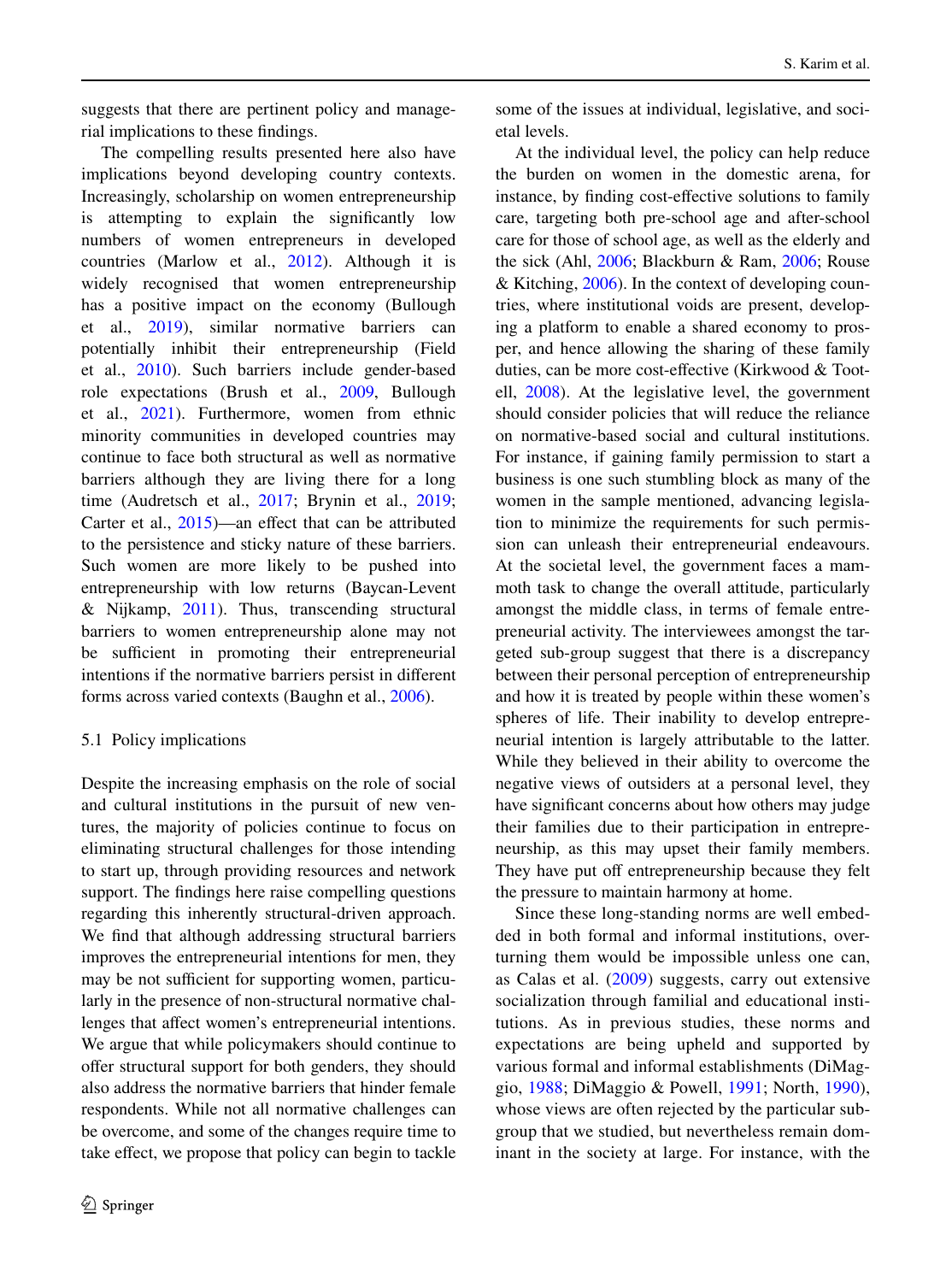role of religion in female entrepreneurship participation remaining debatable, as suggested both by the respondents and in the academic literature (Essers & Benschop, [2009](#page-20-21)), there is a strong need to open up the debate and provide channels for the expression of non-dominant discourses. Policymakers can initiate forums for both sides to express their views regarding the dominant discourse that is perceived to be inaccurate by the women (Gray & Finley-Hervey, [2005](#page-20-26)). There is also a need to promote role models, in the form of successful female entrepreneurs, by offering them official roles to disseminate information about the advantages of entrepreneurship amongst women in the public spheres (Bosma et al., [2012\)](#page-19-30). Finally, policymakers can sponsor media events to promote female entrepreneurship (Carter et al., [2006\)](#page-19-31). Only by slowly changing the mindset of the society towards entrepreneurship can these women choose to participate in entrepreneurship with fewer inhibitions that arise from fear and anxiety.

#### 5.2 Managerial implications

Although the women in our targeted sub-group did not express an intention to start a business in the near future, they are not uninterested in entrepreneurship, and indeed many regarded entrepreneurship as an empowering notion. This has two implications. First of all, that normative social and cultural expectations do indeed create further practical challenges to starting a business, and second, those normative challenges create fear and anxiety that reduce entrepreneurship participation. To tackle the normative priority of home overwork, women need to think creatively in terms of how traditional household duties can be reorganized (Biernat & Wortman, [1991](#page-19-32)). There is also scope for bottom-up collaborations between budding entrepreneurs, for instance, through sharing childcare, school drop-off/pick-up, commune style cooking arrangements, and other possible dutysharing arrangements which can free up their time to engage in entrepreneurial endeavours (Wilson et al., [1990\)](#page-22-23). Much of these are already happening in various parts of the world, and in the densely populated context of Bangladesh, such arrangements can be replicated. There is also a question of negotiation as well as developing strategic alliances with those who can offer them support (Yeoh & Willis,  $2005$ ).

Finally, while it is not considered ideal for women in the upper-middle and middle classes to participate in entrepreneurship, as gender clearly intertwines with class in the process of symbolic interaction, women should not have to feel disheartened by the situation. Unfortunately, some of the respondents who described entrepreneurship as their dream apparently did feel disheartened because of these normative pressures. There is a need to develop resilience in the face of adversity and disapproval and to pursue their entrepreneurship goals against all odds. In turn, the women themselves can be the game changers, as more of them become successful and infuential and are not confned by social norms.

**Acknowledgements** We are thankful the editors and the reviewers for their constructive comments. We gratefully acknowledge support from USAID (Grant No: DUNS No. 787552629) and the Global Entrepreneurship Monitor (GEM) Bangladesh team. We thank Dr Mohammad Rokibul Kabir, East Delta University, Bangladesh for his support in conducting the interviews.

#### **Declarations**

**Competing interests** The authors declare no competing interests.

**Open Access** This article is licensed under a Creative Commons Attribution 4.0 International License, which permits use, sharing, adaptation, distribution and reproduction in any medium or format, as long as you give appropriate credit to the original author(s) and the source, provide a link to the Creative Commons licence, and indicate if changes were made. The images or other third party material in this article are included in the article's Creative Commons licence, unless indicated otherwise in a credit line to the material. If material is not included in the article's Creative Commons licence and your intended use is not permitted by statutory regulation or exceeds the permitted use, you will need to obtain permission directly from the copyright holder. To view a copy of this licence, visit [http://creativecommons.org/licenses/by/4.0/.](http://creativecommons.org/licenses/by/4.0/)

## **References**

- <span id="page-18-0"></span>Adler, P. S., & Kwon, S. W. (2002). Social capital: Prospects for a new concept. *Academy of Management Review, 27*(1), 17–40.
- <span id="page-18-1"></span>Ahl, H. (2006). Why research on women entrepreneurs needs new directions. *Entrepreneurship Theory and Practice, 30*(5), 595–621.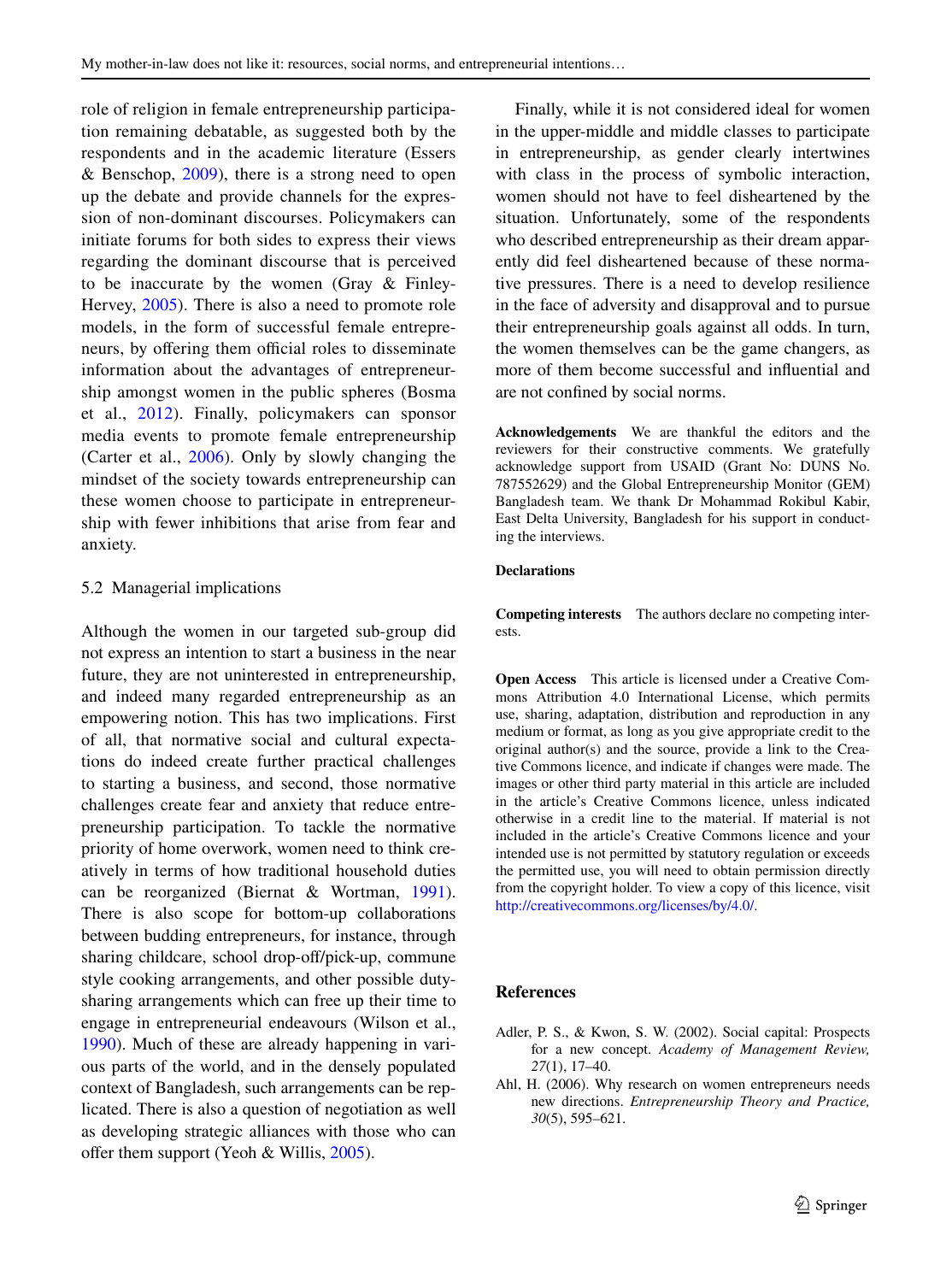- <span id="page-19-3"></span>Ahl, H., & Marlow, S. (2012). Exploring the dynamics of gender, feminism and entrepreneurship: Advancing debate to escape a dead-end? *Organization, 19*(5), 543–562.
- <span id="page-19-15"></span>Akhter, J., & Cheng, K. (2020). Sustainable empowerment initiatives among rural women through microcredit borrowings in Bangladesh. *Sustainability, 12*(6), 2275.
- <span id="page-19-7"></span>Alvarez, S. A., & Busenitz, L. W. (2001). The entrepreneurship of resource-based theory. *Journal of Management, 27*(6), 755–775.
- <span id="page-19-23"></span>Anna, A. L., Chandler, G. N., Jansen, E., & Mero, N. P. (2000). Women business owners in traditional and non-traditional industries. *Journal of Business Venturing, 15*(3), 279–303.
- <span id="page-19-10"></span>Atherton, A. (2009). Rational actors, knowledgeable agents: extending pecking order considerations of new venture fnancing to incorporate founder experience, knowledge and networks. *International Small Business Journal, 27*(4), 470–495.
- <span id="page-19-27"></span>Audretsch, D. B., Lehmann, E. E., & Wirsching, K. (2017). Female immigrant entrepreneurship in Germany. In *Gender and entrepreneurial activity*. Edward Elgar Publishing.
- <span id="page-19-12"></span>Bacq, S., Ofstein, L. F., Kickul, J. R., & Gundry, L. K. (2017). Perceived entrepreneurial munifcence and entrepreneurial intentions: A social cognitive perspective. *International Small Business Journal, 35*(5), 639–659.
- <span id="page-19-9"></span>Barney, J. (1991). Firm resources and sustained competitive advantage. *Journal of Management, 17*(1), 99–120.
- <span id="page-19-8"></span>Barnett, W. P., Greve, H. R., & Park, D. Y. (1994). An evolutionary model of organizational performance. *Strategic Management Journal, 15*(S1), 11–28.
- <span id="page-19-22"></span>Baughn, C. C., Chua, B. L., & Neupert, K. E. (2006). The normative context for women's participation in entrepreneurship: A multicountry study. *Entrepreneurship Theory and Practice, 30*(5), 687–708.
- <span id="page-19-28"></span>Baycan-Levent, T., & Nijkamp, P. (2011). Migrant female entrepreneurship: Driving forces, motivation and performance. In *New Directions in Regional Economic Development*. Edward Elgar Publishing.
- <span id="page-19-4"></span>Berg, N. G. (1997). Gender, place and entrepreneurship. *Entrepreneurship and Regional Development, 9*(3), 259–268.
- Berner, E., Gomez, G., & Knorringa, P. (2012). 'Helping a large number of people become a little less poor': The logic of survival entrepreneurs. *The European Journal of Development Research, 24*(3), 382–396.
- <span id="page-19-32"></span>Biernat, M., & Wortman, C. B. (1991). Sharing of home responsibilities between professionally employed women and their husbands. *Journal of Personality and Social Psychology, 60*(6), 844.
- <span id="page-19-17"></span>Bird, B. J. (1989). Entrepreneurial behaviour. *Engineering Management Journal, 1*(4), 37–40.
- <span id="page-19-21"></span>Bird, B., & Brush, C. (2002). A gendered perspective on organizational creation. *Entrepreneurship Theory and Practice, 26*(3), 41–66.
- <span id="page-19-29"></span>Blackburn, R., & Ram, M. (2006). Fix or fxation? The contributions and limitations of entrepreneurship and small frms to combating social exclusion. *Entrepreneurship and Regional Development, 18*(1), 73–89.
- <span id="page-19-18"></span>Blumer, H. (1986). *Symbolic interactionism: Perspective and method*. Univ of California Press.
- <span id="page-19-19"></span>Blumer, H. (1980). Mead and Blumer: The convergent methodological perspectives of social behaviorism and symbolic interactionism. *American Sociological Review*, pp.409-419.
- <span id="page-19-30"></span>Bosma, N., Hessels, J., Schutjens, V., Van Praag, M., & Verheul, I. (2012). Entrepreneurship and role models. *Journal of Economic Psychology, 33*(2), 410–424.
- <span id="page-19-6"></span>Braches, B., & Elliott, C. (2017). Articulating the entrepreneurship career: A study of German women entrepreneurs. *International Small Business Journal, 35*(5), 535–557.
- <span id="page-19-16"></span>Bruce, D. (1999). Do husbands matter? Married women entering self-employment. *Small Business Economics, 13*(4), 317–329.
- <span id="page-19-20"></span>Bruni, A., Gherardi, S., & Poggio, B. (2004). Entrepreneurmentality, gender and the study of women entrepreneurs. *Journal of Organizational Change Management, 17*(3), 256–268.
- <span id="page-19-0"></span>Brush, C. G. (1992). Research on women business owners: Past trends, a new perspective and future directions. *Entrepreneurship theory and practice, 16*(4), 5–30.
- <span id="page-19-1"></span>Brush, C.G. (2006). Women entrepreneurs: A research overview. In *The Oxford handbook of entrepreneurship*.
- <span id="page-19-5"></span>Brush, C. G., De Bruin, A., & Welter, F. (2009). A genderaware framework for women's entrepreneurship. *International Journal of Gender and Entrepreneurship, 1*(1), 8–24.
- <span id="page-19-24"></span>Bryant, G. (2013). Do mumpreneurs actually make any money?. *The Sydney Morning Herald*, *19*.
- <span id="page-19-14"></span>Brynin, M., Karim, M. S., & Zwysen, W. (2019). The value of self-employment to ethnic minorities. *Work, Employment and Society, 33*(5), 846–864.
- Budig, M. J. (2006). Gender, self-employment, and earnings: The interlocking structures of family and professional status. *Gender & Society, 20*(6), 725–753.
- <span id="page-19-25"></span>Bullough, A., Hechavarria, D., Brush, C., & Edelman, L. (Eds.). (2019). *High-growth women's entrepreneurship programs, policies and practices*. Edward Elgar Publishing.
- <span id="page-19-26"></span>Bullough, A., Guelich, U., Manolova, T. S., et al. (2021). Women's entrepreneurship and culture: gender role expectations and identities, societal culture, and the entrepreneurial environment. *Small Bus Econ*. [https://doi.](https://doi.org/10.1007/s11187-020-00429-6) [org/10.1007/s11187-020-00429-6](https://doi.org/10.1007/s11187-020-00429-6)
- <span id="page-19-11"></span>Cassar, G. (2004). The fnancing of business start-ups. *Journal of Business Venturing, 19*(2), 261–283.
- <span id="page-19-2"></span>Calas, M. B., Smircich, L., & Bourne, K. A. (2009). Extending the boundaries: Reframing "entrepreneurship as social change" through feminist perspectives. *Academy of Management Review, 34*(3), 552–569.
- <span id="page-19-13"></span>Caputo, R. K., & Dolinsky, A. (1998). Women's choice to pursue self-employment: The role of fnancial and human capital of household members. *Journal of Small Business Management, 36*, 8–17.
- <span id="page-19-31"></span>Carter, N. M., Henry, C., Cinnéide, B. Ó., & Johnston, K. (2006). *Female entrepreneurship: Implications for education, training and policy*. Routledge.
- Carter, S., Shaw, E., Lam, W., & Wilson, F. (2007). Gender, entrepreneurship, and bank lending: The criteria and processes used by bank loan officers in assessing applications. *Entrepreneurship Theory and Practice, 31*(3),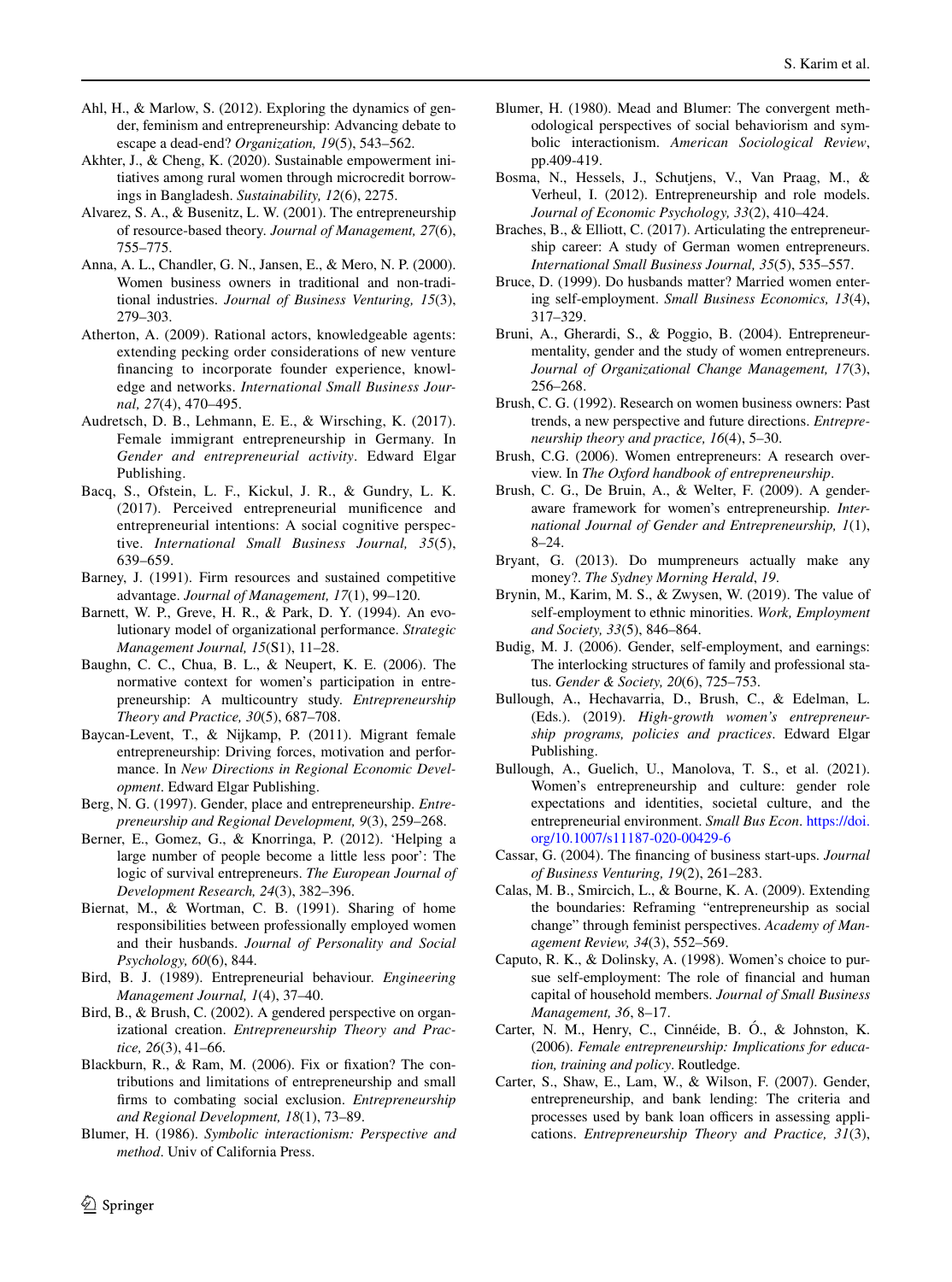427–444. [https://doi.org/10.1111/j.1540-6520.2007.](https://doi.org/10.1111/j.1540-6520.2007.00181.x) [00181.x](https://doi.org/10.1111/j.1540-6520.2007.00181.x)

- Carter, S. (2011). The rewards of entrepreneurship: Exploring the incomes, wealth, and economic well-being of entrepreneurial households. *Entrepreneurship Theory and Practice, 35*(1), 39–55.
- <span id="page-20-2"></span>Carter, S., & Rosa, P. (1998). Indigenous rural frms: Farm enterprises in the UK. *International Small Business Journal, 16*(4), 15–27.
- <span id="page-20-10"></span>Carter, S., & Jones-Evans, D. (2009). Enterprise and small business: Principles, practice and policy. *Strategic Direction, 25*(5).
- <span id="page-20-0"></span>Carter, S., Anderson, S. and Shaw, E. (2001). Women's business ownership: A review of the academic, popular and internet literature: report to the small business service. Small Business Service.
- <span id="page-20-23"></span>Carter, S., Mwaura, S., Ram, M., Trehan, K., & Jones, T. (2015). Barriers to ethnic minority and women's enterprise: Existing evidence, policy tensions and unsettled questions. *Intern. Small Business J., 33*, 49–69. [https://](https://doi.org/10.1177/0266242614556823) [doi.org/10.1177/0266242614556823](https://doi.org/10.1177/0266242614556823)
- <span id="page-20-1"></span>De Bruin, A., Brush, C. G., & Welter, F. (2007). Advancing a framework for coherent research on women's entrepreneurship. *Entrepreneurship Theory and Practice, 31*(3), 323–339.
- <span id="page-20-22"></span>DeTienne, D. R., & Chandler, G. N. (2007). The role of gender in opportunity identifcation. *Entrepreneurship theory and practice, 31*(3), 365–386.
- <span id="page-20-24"></span>DiMaggio, P. (1988). Interest and agency in institutional theory. *Institutional Patterns and Organizations Cambridge*, pp.1-21.
- <span id="page-20-25"></span>DiMaggio, P. J., & Powell, W. W. (Eds.). (1991). *The new institutionalism in organizational analysis* (Vol. 17). University of Chicago Press.
- <span id="page-20-6"></span>Dierickx, I. and Cool, K. (1989). Asset stock accumulation and the sustainability of competitive advantage: reply. *Management Science*, *35*(12).
- Dunn, T., & Holtz-Eakin, D. (2000). Financial capital, human capital, and the transition to self-employment: Evidence from intergenerational links. *Journal of labor economics, 18*(2), 282–305.
- <span id="page-20-17"></span>Duxbury, L., Higgins, C., & Lee, C. (1994). Work-family confict: A comparison by gender, family type, and perceived control. *Journal of Family Issues, 15*(3), 449–466.
- <span id="page-20-8"></span>Ekinsmyth, C. (2011). Challenging the boundaries of entrepreneurship: The spatialities and practices of UK 'Mumpreneurs'. *Geoforum, 42*(1), 104–114.
- <span id="page-20-15"></span>Engeström, Y., & Middleton, D. (Eds.). (1998). *Cognition and communication at work*. Cambridge University Press.
- <span id="page-20-21"></span>Essers, C., & Benschop, Y. (2009). Muslim businesswomen doing boundary work: The negotiation of Islam, gender and ethnicity within entrepreneurial contexts. *Human Relations, 62*(3), 403–423.
- Evans, D. S., & Jovanovic, B. (1989). An estimated model of entrepreneurial choice under liquidity constraints. *Journal of political economy, 97*(4), 808–827.
- <span id="page-20-13"></span>Fay, M., & Williams, L. (1991). Sex of applicant and the availability of business "start-up" fnance. *Australian Journal of Management, 16*(1), 65–72.
- Feldmann, M., Lukes, M., & Uhlaner, L. (2020). Disentangling succession and entrepreneurship gender gaps: Gender

norms, culture, and family. *Small Bus Econ*. [https://doi.](https://doi.org/10.1007/s11187-020-00430-z) [org/10.1007/s11187-020-00430-z](https://doi.org/10.1007/s11187-020-00430-z)

- <span id="page-20-9"></span>Field, E., Jayachandran, S., & Pande, R. (2010). Do traditional institutions constrain female entrepreneurship? A feld experiment on business training in India. *The American Economic Review, 100*(2), 125–129.
- <span id="page-20-4"></span>Ford, J., Atkinson, C., Harding, N., & Collinson, D. (2020). 'You just had to get on with it': Exploring the persistence of gender inequality through women's career histories. *Work, Employment and Society*, 0950017020910354.
- Gatewood, E. J., Brush, C. G., Carter, N. M., Greene, P. G., & Hart, M. M. (2009). Diana: A symbol of women entrepreneurs' hunt for knowledge, money, and the rewards of entrepreneurship. *Small Business Economics, 32*(2), 129–144.
- Gentry, W.M. and Hubbard, R.G. (2004). Entrepreneurship and household saving. *Advances in economic analysis & policy*, *4*(1).
- <span id="page-20-18"></span>Goss, D., Jones, R., Betta, M., & Latham, J. (2011). Power as practice: A micro-sociological analysis of the dynamics of emancipatory entrepreneurship. *Organization Studies, 32*(2), 211–229.
- <span id="page-20-3"></span>Grant, P., & Perren, L. (2002). Small business and entrepreneurial research: Meta-theories, paradigms and prejudices. *International Small Business Journal, 20*(2), 185–211.
- <span id="page-20-26"></span>Gray, K. R., & Finley-Hervey, J. (2005). Women and entrepreneurship in Morocco: Debunking stereotypes and discerning strategies. *The International Entrepreneurship and Management Journal, 1*(2), 203–217.
- <span id="page-20-11"></span>Godwin, L. N., Stevens, C. E., & Brenner, N. L. (2006). Forced to play by the rules? Theorizing how mixed-sex founding teams beneft women entrepreneurs in maledominated contexts. *Entrepreneurship Theory and Practice, 30*(5), 623–642.
- <span id="page-20-7"></span>Gulati, R. (1999). Network location and learning: The infuence of network resources and frm capabilities on alliance formation. *Strategic management journal, 20*(5), 397–420.
- <span id="page-20-16"></span>Gutek, B. A., Searle, S., & Klepa, L. (1991). Rational versus gender role explanations for work-family confict. *Journal of applied psychology, 76*(4), 560.
- <span id="page-20-12"></span>Harrison, R., Scheela, W., Lai, P. C., & Vivekarajah, S. (2018). Beyond institutional voids and the middleincome trap: The emerging business angel market in Malaysia. *Asia Pacifc Journal of Management, 35*(4), 965–991.
- <span id="page-20-20"></span>Heath, S., Fuller, A., & Johnston, B. (2009). Chasing shadows: Defning network boundaries in qualitative social network analysis. *Qualitative Research, 9*(5), 645–661.
- <span id="page-20-19"></span>Heilman, M. E., & Chen, J. J. (2003). Entrepreneurship as a solution: the allure of self-employment for women and minorities. *Human Resource Management Review, 13*(2), 347–364.
- <span id="page-20-14"></span>Hermes, N. and Lensink, R. (2007). The empirics of microfnance: What do we know?. *The Economic Journal*, *117*(517).
- <span id="page-20-5"></span>Henry, C., Foss, L., & Ahl, H. (2016). Gender and entrepreneurship research: A review of methodological approaches. *International Small Business Journal, 34*(3), 217–241.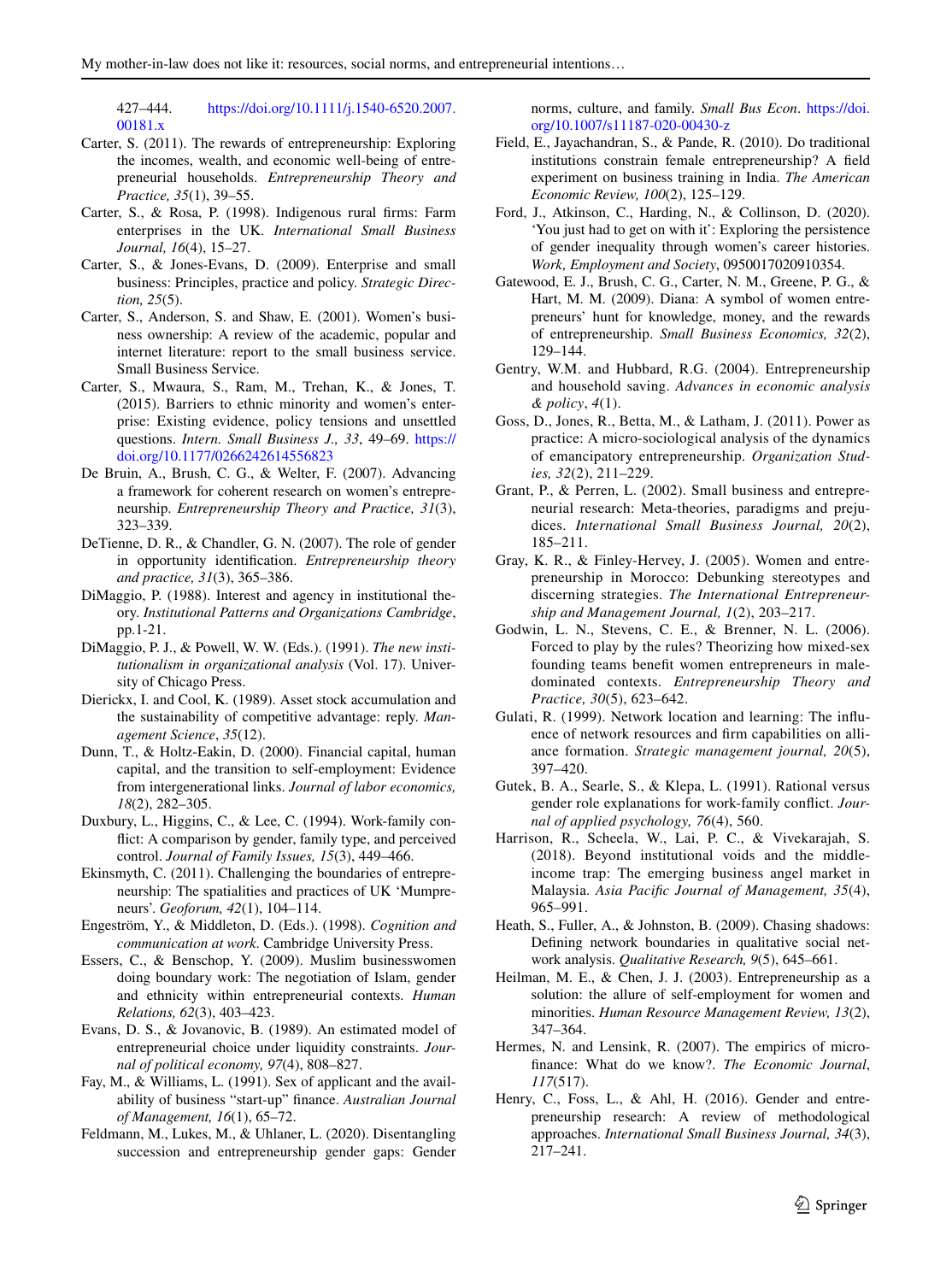- <span id="page-21-7"></span>Hoang, H., & Antoncic, B. (2003). Network-based research in entrepreneurship: A critical review. *Journal of business venturing, 18*(2), 165–187.
- Holmes, M. (2007). *What is gender?: Sociological approaches*. Sage.
- Hurst, E., & Lusardi, A. (2004). Liquidity constraints, household wealth, and entrepreneurship. *Journal of Political Economy, 112*(2), 319–347.
- <span id="page-21-15"></span>Jack, S., Moult, S., Anderson, A. R., & Dodd, S. (2010). An entrepreneurial network evolving: Patterns of change. *International Small Business Journal, 28*(4), 315–337.
- <span id="page-21-26"></span>Jamali, D. (2009). Constraints and opportunities facing women entrepreneurs in developing countries: A relational perspective. *Gender in Management: An International Journal, 24*(4), 232–251.
- <span id="page-21-12"></span>Jayawarna, D., Woodhams, C., & Jones, O. (2012). Gender and alternative start-up business funding. *Competition & Change, 16*(4), 303–322.
- <span id="page-21-0"></span>Jennings, P. D., Greenwood, R., Lounsbury, M. D., & Suddaby, R. (2013). Institutions, entrepreneurs, and communities: A special issue on entrepreneurship. *Journal of Business Venturing, 28*(1), 1–9.
- Jiggins, J. (1989). How poor women earn income in sub-Saharan Africa and what works against them. *World Development, 17*(7), 953–963.
- <span id="page-21-22"></span>Kibria, N. (1990). Power, patriarchy, and gender confict in the Vietnamese immigrant community. *Gender & Society, 4*(1), 9–24.
- <span id="page-21-13"></span>Khandker, S. R. (2005). Microfnance and poverty: Evidence using panel data from Bangladesh. *The World Bank Economic Review, 19*(2), 263–286.
- <span id="page-21-14"></span>Khavul, S. (2010). Microfnance: Creating opportunities for the poor? *The Academy of Management Perspectives, 24*(3), 58–72.
- <span id="page-21-28"></span>Kirkwood, J., & Tootell, B. (2008). Is entrepreneurship the answer to achieving work-family balance? *Journal of management & organization, 14*(3), 285–302.
- <span id="page-21-20"></span>Krueger, N. F., Reilly, M. D., & Carsrud, A. L. (2000). Competing models of entrepreneurial intentions. *Journal of business venturing, 15*(5), 411–432.
- <span id="page-21-24"></span>Koutsou, S., Iakovidou, O., & Gotsinas, N. (2003). Women's cooperatives in Greece: An on-going story of battles, successes and problems. *Journal of Rural Cooperation, 31*(1), 47–58.
- <span id="page-21-11"></span>Kwong, C. Thompson, P. and Jones-Evans, D. (2012). 'Diferences in perceptions of access to fnance between potential male and female entrepreneurs – evidence from the UK'. International Journal of Entrepreneurial Behaviour and Research, 18, 1. 75-97 (ABS2).
- <span id="page-21-10"></span>Le, N. T., Venkatesh, S., & Nguyen, T. V. (2006). Getting bank fnancing: A study of Vietnamese private frms. *Asia Pacifc Journal of Management, 23*(2), 209–227.
- <span id="page-21-25"></span>Leffler, E. (2009). The many faces of entrepreneurship: A discursive battle for the school arena. *European Educational Research Journal, 8*(1), 104–116.
- <span id="page-21-2"></span>Leitch, C., Welter, F., & Henry, C. (2018). Women entrepreneurs' fnancing revisited: taking stock and looking forward: New perspectives on women entrepreneurs and fnance.
- <span id="page-21-1"></span>Lindvert, M., Patel, P. C., & Wincent, J. (2017). Struggling with social capital: Pakistani women micro entrepreneurs' challenges in acquiring resources. *Entrepreneurship & Regional Development, 29*(7-8), 759–790.
- <span id="page-21-16"></span>Lockett, N., Jack, S., & Larty, J. (2013). Motivations and challenges of network formation: Entrepreneur and intermediary perspectives. *International Small Business Journal, 31*(8), 866–889.
- <span id="page-21-9"></span>Mair, J., & Marti, I. (2009). Entrepreneurship in and around institutional voids: A case study from Bangladesh. *Journal of business venturing, 24*(5), 419–435.
- Mair, J., Martí, I., & Ventresca, M. J. (2012). Building inclusive markets in rural Bangladesh: How intermediaries work institutional voids. *Academy of Management Journal, 55*(4), 819–850.
- <span id="page-21-5"></span>Marlow, S. and Martinez Dy, A. (2018). Annual review article: Is it time to rethink the gender agenda in entrepreneurship research?. *International Small Business Journal*, Vol 36(1)
- <span id="page-21-27"></span>Marlow, S., Hart, M., Levie, J. and Karim, M.S. (2012). Women in enterprise: A diferent perspective. Royal Bank of Scotland, Available at [https://strathprints.](https://strathprints.strath.ac.uk/41940/) [strath.ac.uk/41940/](https://strathprints.strath.ac.uk/41940/) accessed: 16/12/2021
- <span id="page-21-3"></span>Marlow, S., & Patton, D. (2005). All credit to men? Entrepreneurship, fnance, and gender. *Entrepreneurship theory and practice, 29*(6), 717–735.
- <span id="page-21-23"></span>Marlow, S., & McAdam, M. (2013). Gender and entrepreneurship: Advancing debate and challenging myths; exploring the mystery of the under-performing female entrepreneur. *International Journal of Entrepreneurial Behavior & Research, 19*(1), 114–124.
- <span id="page-21-17"></span>McGregor, J., & Tweed, D. (2002). Profling a new generation of female small business owners in New Zealand: Networking, mentoring and growth. *Gender, Work & Organization, 9*(4), 420–438.
- <span id="page-21-21"></span>McPhail, C. and Rexroat, C. (1979). Mead vs. Blumer: The divergent methodological perspectives of social behaviorism and symbolic interactionism. American Sociological Review, pp.449-467.
- <span id="page-21-6"></span>Meliou, E., & Edwards, T. (2018). Relational practices and refexivity: Exploring the responses of women entrepreneurs to changing household dynamics. *International Small Business Journal, 36*(2), 149–168.
- <span id="page-21-18"></span>Millán, J. M., Congregado, E., & Román, C. (2012). Determinants of self-employment survival in Europe. *Small Business Economics, 38*(2), 231–258.
- <span id="page-21-4"></span>Naldini, M., Pavolini, E., & Solera, C. (2016). Female employment and elderly care: The role of care policies and culture in 21 European countries. *Work, employment and society, 30*(4), 607–630.
- Nanda, Ramana, Entrepreneurship and the Discipline of External Finance (2011). Harvard Business School Entrepreneurial Management Working Paper No. 11-098.
- <span id="page-21-8"></span>Nichter, S., & Goldmark, L. (2009). Small frm growth in developing countries. *World Development, 37*(9), 1453–1464.
- <span id="page-21-19"></span>Nikolaev, B. N., & Wood, M. S. (2018). Cascading ripples: Contagion effects of entrepreneurial activity on selfemployment attitudes and choices in regional cohorts. *Strategic Entrepreneurship Journal, 12*(4), 455–481.